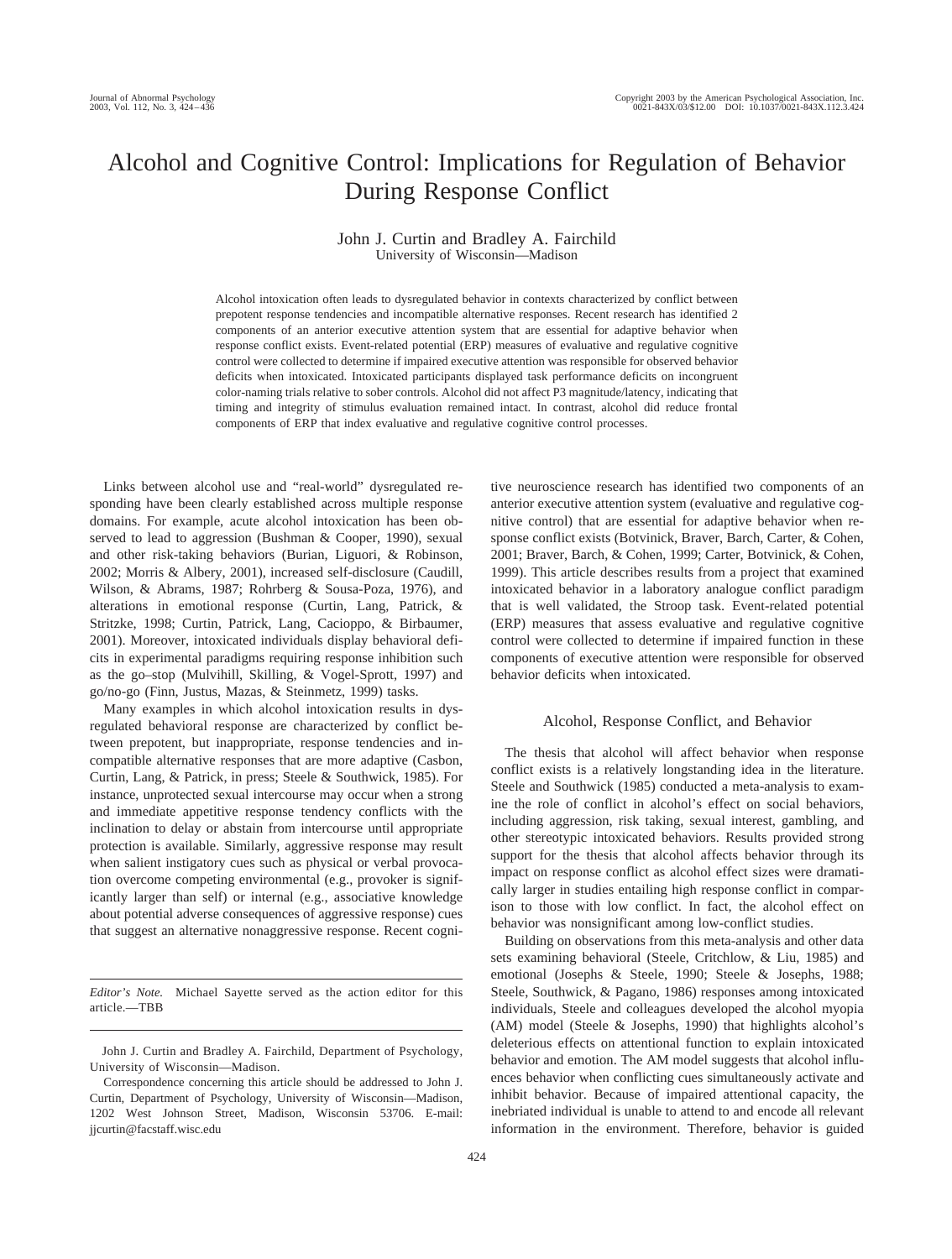instead by a more limited set of the most salient cues. Disinhibited behavior occurs when important inhibitory cues are not attended to because they are peripheral to more salient activating cues.

More recently, Vogel-Sprott, Fillmore, and their colleagues examined the role of response conflict in alcohol's effect on behavior in a go–stop paradigm that elicits incompatible activating and inhibiting response processes (Fillmore & Vogel-Sprott, 1999, 2000; Mulvihill et al., 1997). Across studies, alcohol intoxication did not alter task performance on trials that included only go signals. However, on trials in which conflicting go and stop signals were both presented, alcohol intoxication led to increased rate of inhibition errors. These researchers interpreted their findings to indicate that alcohol selectively interferes with specific cognitive processes important for inhibitory control of behavior in the presence of response conflict (Logan & Cowan, 1984).

These and other recent theoretical formulations (e.g., appraisal disruption theory; Sayette, 1993) have significant advanced understanding of intoxicated behavior. In particular, they direct researchers to closely examine the cognitive mechanisms, including attentional function, which are responsible for the adaptive resolution of response conflict. Importantly, recent cognitive neuroscience research on behavioral regulation, and on the attentional networks that support this regulation, now provide the necessary foundation to conduct systematic research designed to advance and refine these initial theoretical formulations about the cognitive– attentional mechanism(s) of action for alcohol's effect on behavior.

#### Attention and Response Conflict

Attention is a broad construct, and cognitive neuroscience research has identified diverse functions of the attentional system, including maintenance of an alert state, sensory orienting, and the executive function responsible for the control of cognitive operations (Posner, 1995; Posner & DiGirolamo, 1998). Research suggests that coordinated, but independent, neural systems are responsible for these different components of attentional function. For example, sensory orienting may result from activity in a posteriorly located attentional system. For visual stimuli, this *posterior sensory orienting system* includes neural structures such as the parietal lobe, the pulvinar, and the superior colliculus. This system is responsible for attentional engagement and switching and the initial processing amplification provided to stimuli in the focus of attention. In contrast, cognitive control processes associated with the recruitment and application of attentional resources to support goal-directed responding are accomplished in an *anterior executive attention system* that includes the prefrontal cortex (PFC), anterior cingulate cortex (ACC), and supplementary motor area (Posner & Petersen, 1990). This anterior attention system biases processing in favor of task-relevant stimuli and responses in order to establish contextually appropriate and adaptive stimulus– response mapping (MacDonald, Cohen, Stenger, & Carter, 2000). This cognitive control is required to address novel, complex, or otherwise difficult tasks. In particular, cognitive control is crucial when response conflict exists and adaptive response requires inhibition of habitual or prepotent responses that are not contextually appropriate (Braver et al., 1999; MacDonald et al., 2000).

Within this anterior executive attention system, further distinctions have been suggested between two main components of cognitive control: (a) an evaluative component, which is responsible for monitoring the need for control and signaling when adjustments in control are necessary, and (b) a regulative component, which is responsible for activation and implementation of control-related processes (Botvinick et al., 2001; Braver et al., 1999; MacDonald et al., 2000). The evaluative component is believed to operate by detecting response conflict, and a number of studies have demonstrated increased activation of ACC under conditions believed to involve such response conflict (Botvinick, Nystrom, Fissell, Carter, & Cohen, 1999; Carter et al., 2000; van Veen & Carter, 2002). Thus, activation of ACC signals the regulative component that more control is needed (Botvinick et al., 2001). Activation of the regulative component is believed to reflect actual implementation of top-down support for task-relevant processes and responses, allowing them to compete effectively against inappropriate ones when response conflict exists. A critical element of the implementation of regulative control is the active maintenance and utilization of context representations (including current goals, task instructions, and previously presented stimuli) in working memory to guide task-appropriate behavior; numerous studies have established a role of PFC in working memory function (Goldman-Rakic, 1992, 1996; Jonides, Schumacher, Smith, & Lauber, 1997). As such, regulative control has been closely associated with activation in PFC (Botvinick, et al., 2001; MacDonald et al., 2000).

This description of cognitive control suggests that these processes are particularly important to guide appropriate behavior under conditions or tasks that involve competition between prepotent and weaker response inclinations. As described earlier, situations characterized by such response conflict are precisely the conditions when alcohol has its most profound behavioral effects. This suggests that selective impairment of cognitive control processes in the anterior attention system may provide a mechanism through which alcohol affects behavior. The current project represents an initial step in a line of research designed to systematically examine alcohol's effect on specific components of anterior executive attention by using electrophysiological indices (e.g., ERPs) within laboratory response conflict paradigms that have advanced researchers' understanding of basic processes in cognitive control.

## The Stroop Task

One classic experimental paradigm that involves response conflict is the Stroop task (MacCleod, 1991; Stroop, 1935). In the Stroop task, composite stimuli can vary independently on two stimulus attributes (script color and word meaning), resulting in three types of trials: (a) congruent (script color and word meaning match), (b) incongruent (color and word meaning mismatch), and (c) neutral trials (one attribute does not contain color information). Participants can be instructed to selectively attend to one attribute, resulting in separate color-naming and word-reading tasks. The robust Stroop interference effect refers to the increase in reaction time and error rate observed when participants are required to name the script color, which is incongruent with the word meaning.

Research suggests that the interference observed on incongruent, color-naming trials results from competition between independently processed stimulus–response (S-R) mappings: one initiated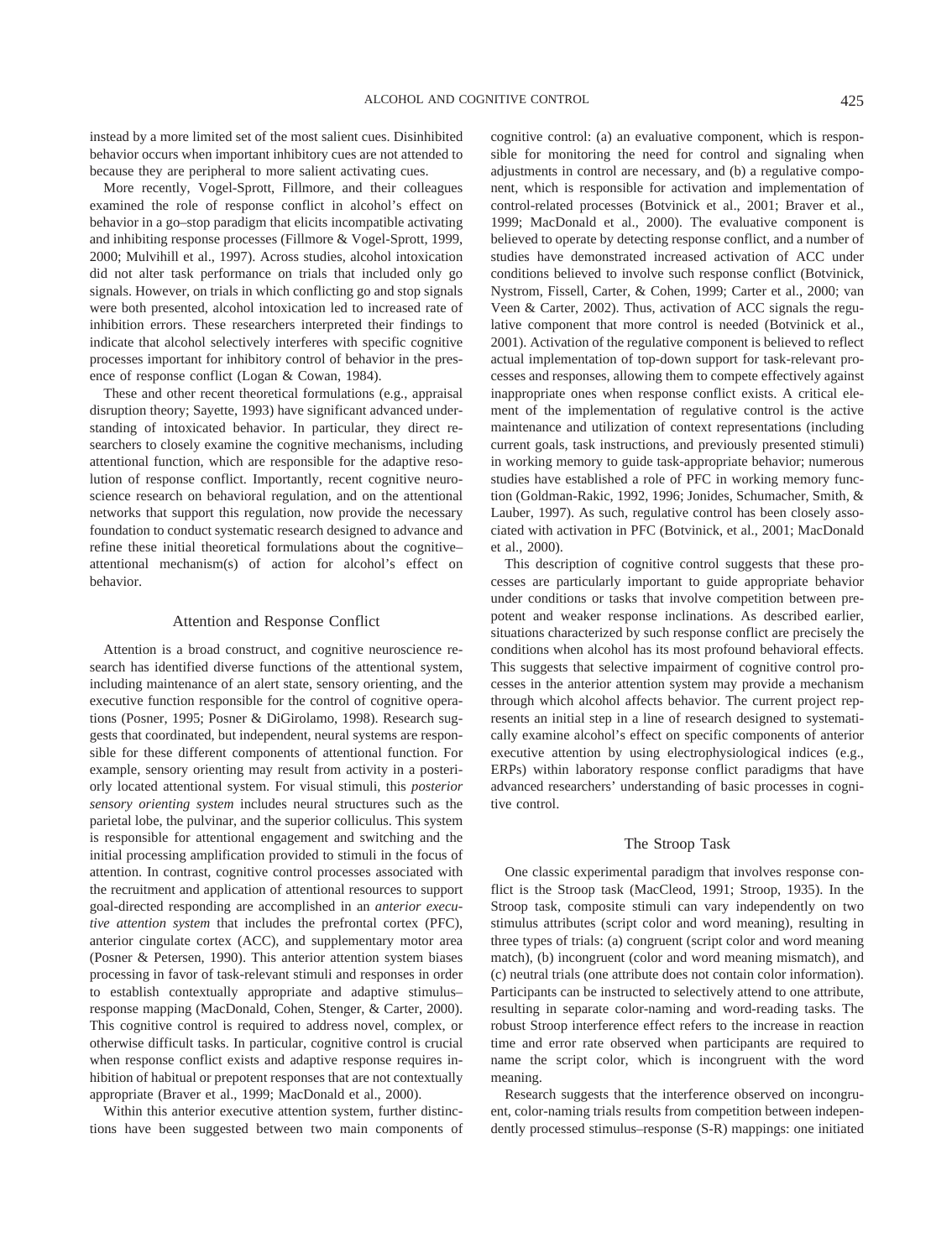by the task appropriate, script-color attribute and the second by the inappropriate, word-meaning attribute of this composite stimulus (Cohen, Dunbar, & McClelland, 1990; Duncan-Johnson & Kopell, 1981; MacCleod, 1991). Each of these S-R mappings is processed in parallel and converges on the same response output system. The incompatible response activation (i.e., response conflict) from the word-meaning delays (and in some instances overcoming) a correct response to the script color because of its relatively stronger S-R mapping strength for word reading based on previous learning.

Support for the necessary role of cognitive control in successful Stroop task performance has been offered by numerous neuroimaging studies that document increased activity in many of the neural structures composing the anterior executive attention system (Bench, Frith, Grasby, & Friston, 1993; Carter, Mintun, & Cohen, 1995; George et al., 1994; Leung, Skudlarski, Gatenby, Peterson, & Gore, 2000; Pardo, Pardo, Janer, & Raichle, 1990). In particular, these studies consistently observe relative increased ACC activation on incongruent color-naming trials. Moreover, increased Stroop interference, along with concurrent neuroimaging evidence of failures to recruit the neural structures responsible for cognitive control, has been documented among patients with disorders of the executive attention system (Bush et al., 1999; Carter, Mintun, Nichols, & Cohen, 1997).

#### Event-Related Potentials in the Stroop Task

ERP measures (see Fabiani, Gratton, & Coles, 2000, for a review) have also been invaluable in examining the cognitive mechanism responsible for the Stroop interference effect. For example, P3, a posterior/parietal-focused component of the ERP (Donchin, 1981; Johnson, 1988), has been used to localize the origin of the Stroop interference effect within the overall cognitive processing stream. The latency of the P3 component covaries with the duration of initial attentional orienting and target detection processes involved in stimulus evaluation and categorization, with the peak of this component indicating the termination of these evaluation processes (Duncan-Johnson, 1981; Duncan-Johnson & Donchin, 1982; McCarthy & Donchin, 1981). Moreover, the latency of this component is independent of the duration of response-related motor processes (Kutas, McCarthy, & Donchin, 1977; McCarthy & Donchin, 1981). Therefore, P3 latency can serve as a more specific measure of stimulus evaluation duration that is not contaminated with subsequent response conflict resolution related processes.

Duncan-Johnson and Kopell (1981) utilized P3 to evaluate whether the verbal response slowing during incongruent colornaming trials resulted from delayed stimulus evaluation or subsequent interference that was due to conflict during response selection and production. The typical Stroop interference effect, with response slowing on incongruent trials, was observed. However, P3 latency did not vary among congruent, neutral, and incongruent color-naming conditions, indicating that the source of the interference effect was subsequent to stimulus evaluation. This result has also been replicated using a different response modality (i.e., button press), suggesting that the interference that is due to response conflict is not dependent on any one specific S-R mapping (Ilan & Polich, 1999).

More recently, two frontal components of the ERP waveform have been observed that appear to be directly influenced by cognitive control processes in the anterior attention system that are responsible for adaptive performance of the Stroop task. Specifically, these components include a phasic negativity, which we refer to as *N450*, and a more tonic, negative slow wave, or *NSW*.

N450 is a phasic negative deflection of the ERP waveform with a fronto-central distribution that peaks between 400 and 500-ms poststimulus onset (Liotti, Woldorff, Perez, & Mayberg, 2000; Rebai, Bernard, & Petersen, 1997; West & Alain, 1999, 2000a, 2000b, 2000c). This negative deflection is reliably greater on incongruent trials relative to neutral trials and appears to covary with neural activity associated with the detection of response conflict (i.e., the evaluative component of cognitive control; West & Alain, 1999). Consistent with this interpretation, initial evidence suggests that the source of N450 may be ACC. Specifically, manipulation of the frequency of incongruent trials, which has been demonstrated to increase the activation of ACC (Carter et al., 2000), also affects the magnitude of N450, with N450 augmented concurrently with increased response conflict that results from the higher proportion of congruent trials (West & Alain, 2000b). Dipole source localization techniques have also suggested that this component is generated within ACC (Liotti et al., 2000).

More recently, West and Alain (1999) observed a second frontal ERP component, a NSW, which also appears to covary with processes important for adaptive Stroop task performance. NSW, measured at fronto-central scalp sites, can be most readily observed during the latter part of a trial epoch after the initial, more phasic, ERP components have resolved (West & Alain, 1999, 2000a). NSW is larger during incongruent trials than in neutral trials during the color-naming task. Given its more tonic time course across the trial, West and Alain (1999) have suggested that this component covaries with activation and implementation of conflict resolution processes (i.e., the regulative component of cognitive control). Consistent with theory on the neural substrates of these regulative processes reviewed earlier, West and Alain (2000c) speculated that the reversal of polarity of NSW between the fronto-polar region to the fronto-central region is compatible with activity of a neural generator located within the polar or dorsolateral region of the prefrontal cortex.

## The Current Study

Prior research on alcohol and the Stroop task has not revealed consistent behavioral effects (Fillmore, Dixon, & Schweizer, 1999; Gustafson & Kallmen, 1990a, 1990b, 1990c; Lewis, Dustman, & Beck, 1969; Tarter, Jones, Simpson, & Vega, 1971). However, all of these studies involved blocked presentation of primarily or exclusively incongruent trials, and recent research has indicated that the demands placed on certain aspects of cognitive control are reduced when the relative proportion of incongruent trials is high (Carter et al., 2000). In addition, to our knowledge, no study has examined ERP indices of attentional function to investigate the cognitive mechanism of observed behavioral deficits when intoxicated. The current study examined alcohol's effect on task performance in a design that included equiprobable and intermixed congruent, neutral, and incongruent trials designed to significantly tax cognitive control function. Moreover, the measurement of specific ERP components, including parietal P3, frontal N450, and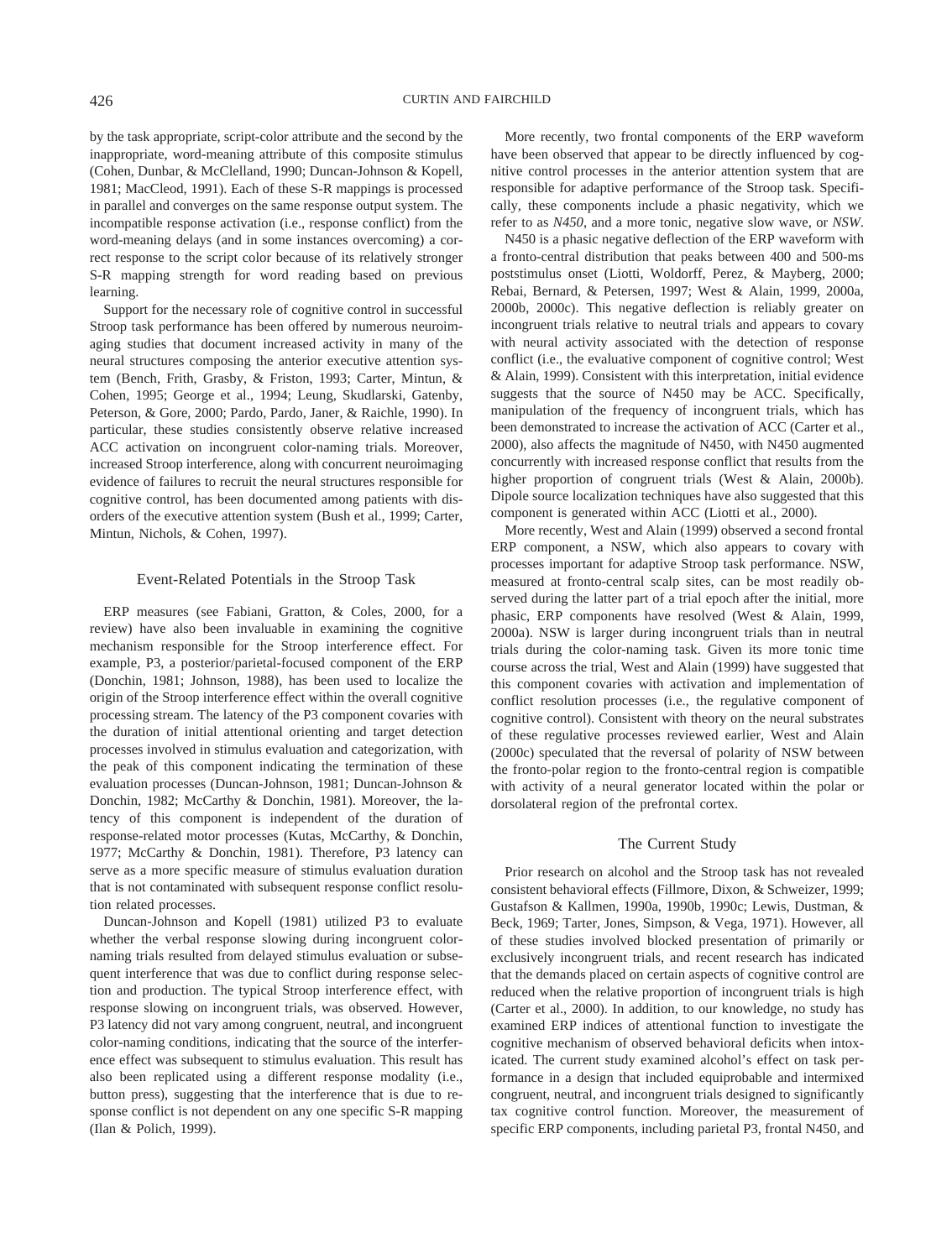Table 1 *Drinking Behavior and History of Alcohol-Related Problems by Beverage Group*

|                                                 | N <sub>0</sub> | alcohol Alcohol |                         |  |
|-------------------------------------------------|----------------|-----------------|-------------------------|--|
| Measure                                         |                |                 | Man IR Man IR           |  |
| Age                                             |                |                 | 21.5 1.8 22.0 3.0       |  |
| Drinking frequency (occasions/week)             |                |                 | $2.0$ 1.0 $2.0$ 1.5     |  |
| Drinking quantity (drinks/occasion)             |                |                 | $4.0$ $2.0$ $5.0$ $5.0$ |  |
| Tolerance (drinks until "somewhat intoxicated") |                |                 | 4.0 2.0 3.0 2.5         |  |
| <b>SMAST</b> score                              |                | 1.0             | $1.0\quad2.0$           |  |

*Note.*  $N = 48$  for age, but 46 for all other measures because of incomplete questionnaire packets for 2 alcohol group participants. Mann-Whitney U tests (performed because parametric assumptions of normality and interval measurement were not satisfied) revealed no significant group differences at  $\alpha = .05$ . IR = interquartile range; SMAST = Short Michigan Alcohol Screening Test (Selzer, Vinokur, & van Rooijen, 1975).

NSW during Stroop task performance, permitted more direct examination of the underlying function of components of the posterior and anterior attention systems responsible for adaptive task performance. If, as predicted, alcohol intoxication produced task performance deficits, investigation of these sensitive ERP measures of the Stroop cognitive processing stream would allow us to localize the attentional impairment responsible for the dysregulated behavior when intoxicated.

It was predicted that intoxicated participants would evidence task performance deficits (increased response time and error rates) on trials that included conflict between incompatible responses, with adaptive performance requiring intact cognitive control function. Thus, behavioral deficits resulting from intoxication should be most apparent during incongruent color-naming trials. In addition, we suggest that these behavioral deficits result from underlying impairment in cognitive control functions rather than in earlier posterior stimulus-evaluation processes. Thus, we predicted that the frontal (anterior) ERP components, but not parietal (posterior) P3, would be reduced in this paradigm when participants were intoxicated.

#### *Method*

#### *Participants*

Forty-eight participants (24 women and 24 men) were recruited via research-assistant-initiated phone contact from a database of potential research participants that includes undergraduate introductory psychology students and individuals from the university community who have responded to e-mail or campus flyer advertisements about research opportunities. Inclusion criteria were as follows: at least 21 years old, selfreported normal color vision, recent experience with the dose of alcohol to be administered, and no history of alcohol-related problems<sup>1</sup> or a medical condition that might contraindicate alcohol use. Descriptive information on participants' age, drinking habits, and alcohol-related problems are provided in Table 1. Appropriate volunteers were scheduled and instructed to abstain from all drugs for at least 24 hr, and all food and beverages for at least 4 hr, prior to arrival for appointments. Participants received either monetary compensation (\$10/hr) or course extra credit (2 points/hr) for their participation.

## *Procedure*

*Consent and screening.* Upon arrival for the experiment, all participants were required to provide proof of legal drinking age and sign consent forms, approved by the Institutional Review Board, that included an agreement to remain at the research site until their blood-alcohol levels (BALs) were sufficiently low to permit safe release. They also completed a drinking and medical history questionnaire. All women completed a urine sample pregnancy test (QuickVue One-Step hCG; Quidel Corp., San Diego, CA), with a negative result required for further participation. Qualified participants were then asked to provide a predrink breath sample to verify an initial BAL of 0.00% (Alcosensor IV; Intoximeters, Inc., St. Louis, MO).

*Beverage manipulation.* Half of the male and half of the female participants were randomly assigned to the alcohol group, the remainder to the no-alcohol group. The alcohol group received a beverage consisting of fruit juice mixed with 100% ethyl alcohol in a 6:1 juice to alcohol ratio. They were accurately informed of their beverage condition and were told that the dose was roughly equivalent to 3–4 drinks in 1 hr for a 150-lb person. The dose required to produce the target peak BAL (0.080%) 30 min after completion of beverage consumption was computed for each participant by using software (Curtin, 2000; see the Appendix) developed for this purpose. Participants assigned to the no-alcohol group were advised as such<sup>2</sup> and received only a mixture of fruit juice in a volume equivalent to the total amount that would have been administered had they been in the alcohol condition. All beverages were evenly divided into two drinks, each consumed in 20 min, for a total drinking period of 40 min. The Stroop task began after a 15-min, postdrinking absorption period. Participants' postdrink BALs were assessed at three points during the experiment: (a) just prior to the start of the Stroop task, (b) during a break at the midpoint of the task (approximately 25 min postdrinking), and (c) immediately after completion of the Stroop task (approximately 35 min postdrinking).

<sup>1</sup> Participants were excluded from participation if they reported any history of substance use–related problems on a medical screening questionnaire. They were specifically queried about (a) formal treatment (including Alchoholics Anonymous) for a substance use disorder; (b) attempts (self-initiated or requested by family, friends, or treatment provider) to reduce substance use; (c) school, occupational, social, or legal problems related to their substance use; and (c) any allergic or other unusual reactions related to their substance use.

<sup>2</sup> The decision to use a no-alcohol, as opposed to a placebo, comparison group was a reasoned one. First, we believed that an initial demonstration of alcohol use impairing specific electrophysiological indices related to cognitive control would significantly advance our knowledge of the cognitive mechanisms responsible for altered behavior among drinkers, regardless of whether the source of the cognitive deficit was expectancy or pharmacology. Obviously, alcohol's expectancy and pharmacological effects are rarely parsed in the real world (i.e., individuals rarely believe they are drinking alcohol without receiving alcohol's pharmacological effects as well). Thus, the results further our understanding of the total effect of "naturalistic" alcohol use on important cognitive processes that may represent the mechanisms that produce intoxicated dysregulated behavior and that justify a more fine grained analysis of expectancy versus pharmacological contributions. Second, our ability to rule out global expectancy effects was strengthened by the prediction of differential alcohol effects across tasks and conditions. Although it was reasonable for participants to hold the expectation that alcohol could impair overall performance, it seems less probable that they would expect differential impairment across variations of each of these separate independent variables. Third, we were concerned about the possible effects of participants' suspicions about imperfect placebo manipulations on cognitive capacity that are necessary for regulation of task performance.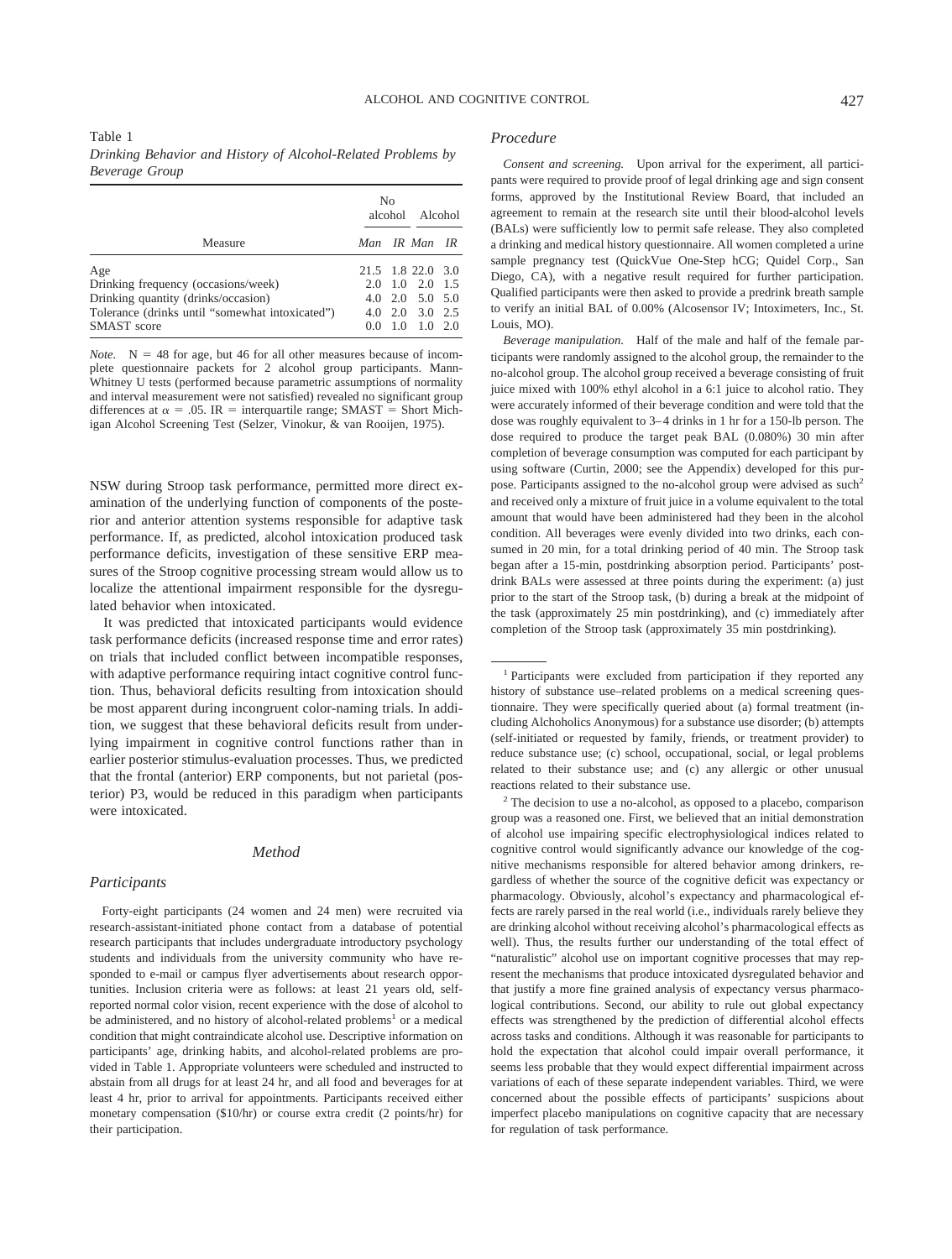

*Figure 1.* Event-related potential waveforms for the color-naming task from the average frontal/anterior scalp sites (Fz and FCz) by beverage and condition. Stroop stimulus onset is at 0 ms. The magnitude of the N450 component was indexed as the average response within the 100-ms window (indicated with left box) from 400 to 500 ms. The negative slow wave (NSW) was indexed as the average response within the 500-ms window (indicated with right box) from 1,000 ms to the end of the epoch.

*Stroop task.* Participants completed 432 individual trials of the Stroop task presented on a 21-in. (53.34-cm) monitor, with stimulus display, timing, and behavioral data collection, which were computer controlled, using DMDX software (Forster & Forster, in press). Each trial consisted of a stimulus word presented in colored script on a black background. Stimuli were presented for 500 ms with an intertrial interval varying from 1,500 ms to 2,500 ms. Participants were instructed to either read the stimulus word (word–read task [WRT]) or name the script color (color–name task [CNT]) as quickly as possible, with trials blocked by task type.

Within each task, individual trials were presented in one of three equiprobable conditions (congruent condition [CC], neutral condition [NC], or incongruent condition [IC]) with a random trial order. Color words and script colors included RED, BLUE, and GREEN. For CC trials, the color word and script color were congruent (e.g., the word RED presented in red script). For IC trials, the color word and script color were incongruent (e.g., RED presented in blue script). For NC trials during word reading, the three color words were presented in white script. For NC trials during color naming, the three script colors were presented on noncolor words (TOE, HAND, and WRIST).

Participants completed four contiguous blocks (54 trials per block) of each of the two tasks (i.e., CNT and WRT). Task instructions and a series

of 10 practice trials were provided prior to the first CNT and WRT blocks. Brief (30-s) rest periods were provided after every two blocks, with a longer break after Block 4. During this break, the second breath sample for BAL estimation was obtained and new task instructions and practice trials were provided. Task order (CNT first vs. WRT first) was counterbalanced across participants. The entire task required approximately 20 min to complete.

## *Electroencephalographic (EEG) Recording*

EEG activity was recorded using Ag-AgCl electrodes at Fz, Fcz, Cz, and Pz referenced to linked mastoids. Electrooculographic activity was recorded to monitor eye movements by using Ag-AgCl electrodes arranged bipolarly above and below the left eye. All electrodes were positioned according to the International 10-20 System of Electrode Placement (Jasper, 1958), and electrode impedances were kept below 5 K ohms. Neuroscan bioamplifiers were used to continuously digitize (1000 Hz sampling rate), amplify, and bandpass filter (0.15 Hz–200 Hz) the raw EEG signal. Offline data processing included epoching (500-ms prestimulus–1,500-ms poststimulus), lowpass filtering (10 Hz), eyeblink correction (Semlitsch, Anderer, Schuster, & Presslich, 1986), baseline correction, and artifact rejection (epochs with signal that exceeded  $\pm 75 \mu$ V were rejected). Average ERP waveforms were calculated for correct trials at each scalp site within task and stimulus conditions.

#### *Dependent Measures*

Verbal response was detected and recorded online with a digital voiceactivated switch integrated within the DMDX software. Response time (in milliseconds) for correct trials,<sup>3</sup> and response accuracy for all trials, were measured to index performance across task and stimulus conditions.

Analysis of the ERP waveform across scalp sites focused, a priori, on three specific components of the ERP response: (a) the magnitude and latency of the parietal P3, (b) the phasic negative frontal component, N450, and (c) the frontal NSW.

P3 magnitude was indexed as the mean response (in microvolts) at the Pz (midline parietal) scalp site in a 100-ms window surrounding the grand-average waveform peak across beverage conditions (peak at 350 ms, scoring window  $= 300$  ms–400 ms). P3 latency was indexed as time (in milliseconds) to the peak voltage of this parietal ERP component relative to stimulus onset. The phasic frontal N450 component was indexed as the mean response (in microvolts) across Fz and Fcz scalp sites (midline frontal/fronto-central) in a 100-ms window from 400 ms–500 ms (see Figure 1, left dashed box).<sup>4</sup> N450 is a negative component, therefore, lower mean voltages represent a greater contribution of the N450 component to the ERP waveform. The frontal NSW was indexed as the mean response (in microvolts) across Fz and Fcz sites in a 500-ms window at the end of the sampling epoch (1,000 ms-1,500 ms; see Figure 1, right dashed box). Similar to N450, this is a negative component, therefore, lower voltages indicate a greater contribution of this slow wave to the overall ERP

<sup>3</sup> Response times less than 200 ms or greater than 2,000 ms were rejected as artifact (1.8% of trials). All other trials were included in reported analyses. However, results for all analyses are comparable if trials that exceed  $\pm 3$  standard deviations are reined in to the fence (i.e., set to  $\pm 3$ standard deviation of the mean; 1.2% of trials). Moreover, results for all analyses are comparable if all trials or only correct trials are analyzed.

<sup>4</sup> Analyses of N450 and the frontal NSW, including frontal scalp site (Fz vs. Fcz) as a variable, did not reveal any substantive differences in effects across these two sites. Therefore, reported analyses were collapsed across frontal scale sites. All reported significant effects from these overall analyses were consistent with individual analyses conducted separately at each frontal site.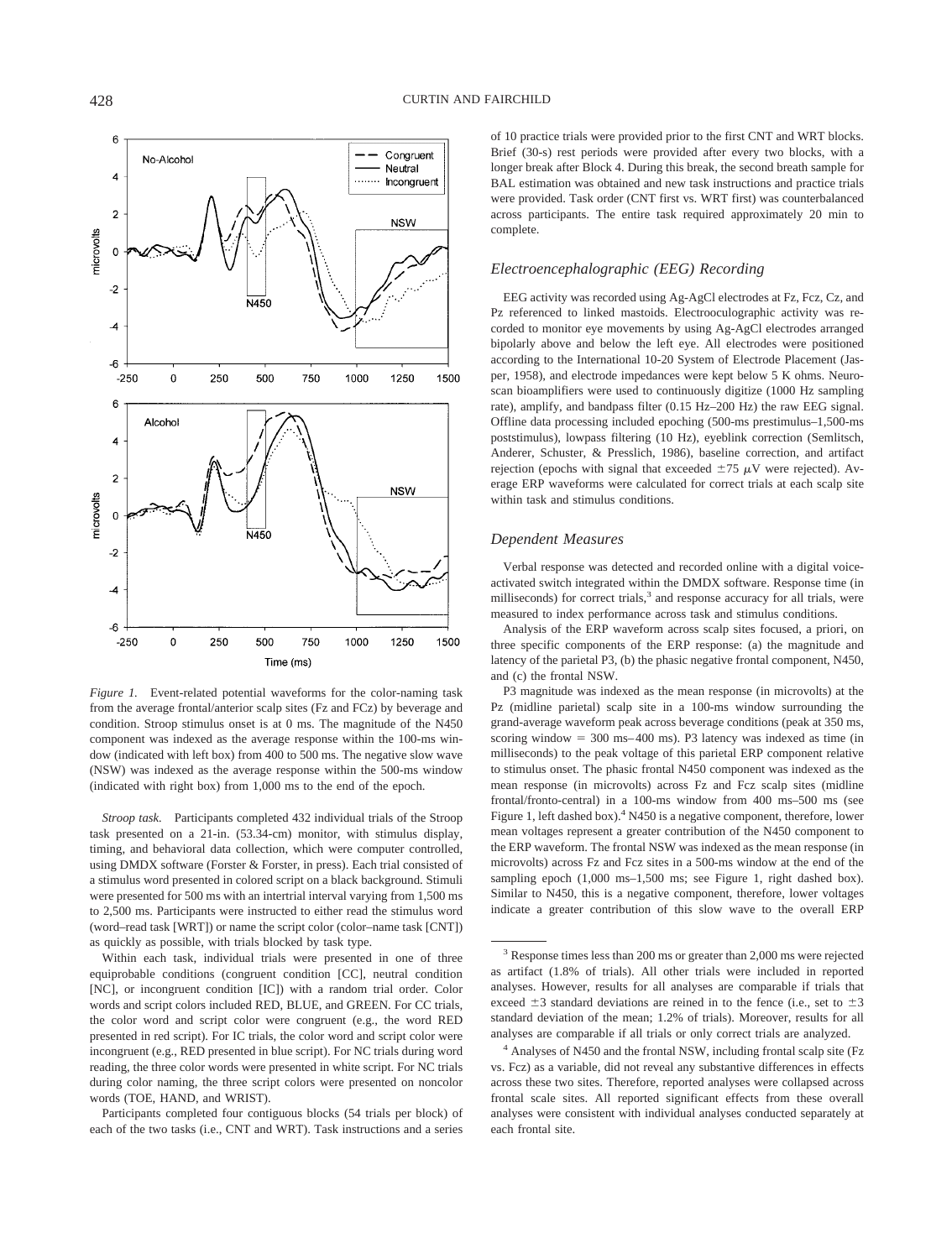waveform. Both P3 and N450 are phasic components of the ERP waveform (i.e., brief deflections), and scoring-window durations were chosen to reflect their punctate nature. In contrast, the broader scoring window for NSW was chosen to reflect its more tonic morphology.<sup>5</sup>

#### *Results*

#### *Beverage Administration Manipulation Check*

All participants registered a BAL of zero upon arrival at the laboratory. A Gender  $\times$  Time analysis of variance (ANOVA) was performed on BAL for alcohol group participants across the three assessment times subsequent to the beverage manipulation (i.e., immediately pretask, midtask, and immediately posttask). No significant main effect of Gender or Gender  $\times$  Time interaction was observed, indicating that the effect of the beverage manipulation was consistent across men and women. A main effect of time was observed,  $F(2, 44) = 3.35$ ,  $p = .048$ , with participants in the alcohol group achieving mean (and standard deviation) BALs of 0.076 (0.018), 0.078 (0.021), and 0.071 (0.018) g/100 ml, respectively, across the three assessment times. Follow-up pairwise contrasts indicated that BAL was significantly lower posttask than midtask,  $t(23) = 2.32$ ,  $p = .030$ . No other pairwise contrasts were significant.

#### *Behavioral Effects*

*Analytic strategy.* Analysis of behavioral data (error rate and response time) was accomplished within separate repeated measures ANOVAs, with beverage (no alcohol vs. alcohol) as a between-subjects variable and task (CNT vs. WRT) and condition (CC vs. NC vs. IC) as within-subject variables.<sup>6</sup> Huynh–Feldt corrected *p* values are reported for all within-subject effects involving the condition variable to correct for possible violations of sphericity. Partial eta squared effect size  $(ES)$  estimates<sup>7</sup> are reported when appropriate (i.e., when theoretically relevant questions focus on differential magnitude of effect).

*Percentage of error rate.* Percentage of error rate in the Stroop task is presented in the top panel of Figure 2. As expected, significant task,  $F(1, 46) = 51.87$ ,  $p < .001$ , condition,  $F(2, 46) = 51.87$ ,  $p < .001$ , condition,  $F(3, 46) = 51.87$ 92) = 57.73,  $p < .001$ , and Task  $\times$  Condition effects,  $F(2, 1)$  $92) = 48.08$ ,  $p < .001$ , were observed, with the interaction indicating that the condition effect was significantly greater during CNT (ES =  $0.55$ ) than WRT (ES = 0.07).

As predicted, a significant Beverage  $\times$  Task  $\times$  Condition interaction was observed,  $F(2, 92) = 6.99$ ,  $p = .007$ . Follow-up analysis indicated that the Beverage  $\times$  Condition effect was significant during CNT,  $F(2, 92) = 5.76$ ,  $p = .015$ , ES = 0.111, but not during WRT,  $F(2, 92) = 1.67$ ,  $p = .197$ ,  $ES = 0.035$ , indicating that the magnitude of the beverage effect on error rate varied across conditions within CNT but not WRT. Further analysis of this Beverage  $\times$  Condition effect within CNT revealed the predicted significant simple effect of beverage in the incongruent condition,  $t(46) = 2.75$ ,  $p = .009$ ,  $ES = 0.141$ , with a higher frequency of errors observed among intoxicated than nonintoxicated individuals. No significant beverage effect was observed in the other two color-naming conditions (mean  $ES = 0.067$ ).

*Response time.* Response time for correct trials is presented in the bottom panel of Figure 2. As expected, significant task, *F*(1,  $46) = 295.25, p < .001,$  condition,  $F(2, 92) = 158.23, p < .001,$ 



*Figure 2.* Stroop task accuracy and response time as a function of beverage, task, and condition. Error bars represent standard error.

and Task  $\times$  Condition effects,  $F(2, 92) = 141.37$ ,  $p < .001$ , were observed, with the interaction indicating that the condition effect was significantly greater during CNT ( $ES = 0.78$ ) than WRT  $(ES = 0.23)$ .

As predicted, a significant Beverage  $\times$  Task  $\times$  Condition interaction was observed,  $F(2, 92) = 3.39$ ,  $p = .044$ . Follow-up

<sup>7</sup> Partial eta squared from ANOVA models was equivalent to  $R^2$  from multiple regression models and indicates variance in the dependent variable accounted for by the independent variable.

<sup>5</sup> The broad 500-ms scoring window for NSW was chosen to reflect the tonic nature of this slow wave in comparison to more phasic ERP components such as P3 or N450. However, the effect of beverage on the NSW interference contrast remained significant ( $p < .05$ ) when analysis was performed on mean frontal amplitude within a narrower scoring window (1,200 ms–1,500 ms).

<sup>6</sup> Gender and task order (CNT first vs. WRT first) were included in initial analyses of all behavioral and ERP measures. However, neither gender nor task order moderated (i.e., interacted with) critical significant omnibus interactions involving beverage for any of these dependent measures. Thus, all analyses were collapsed across these two between-subjects variables. With respect to task order, it is important to note that the absence of significant interactions with this variable supports the assertion that observed beverage effects were not the result of differential fatigue (or motivation) across time for intoxicated participants.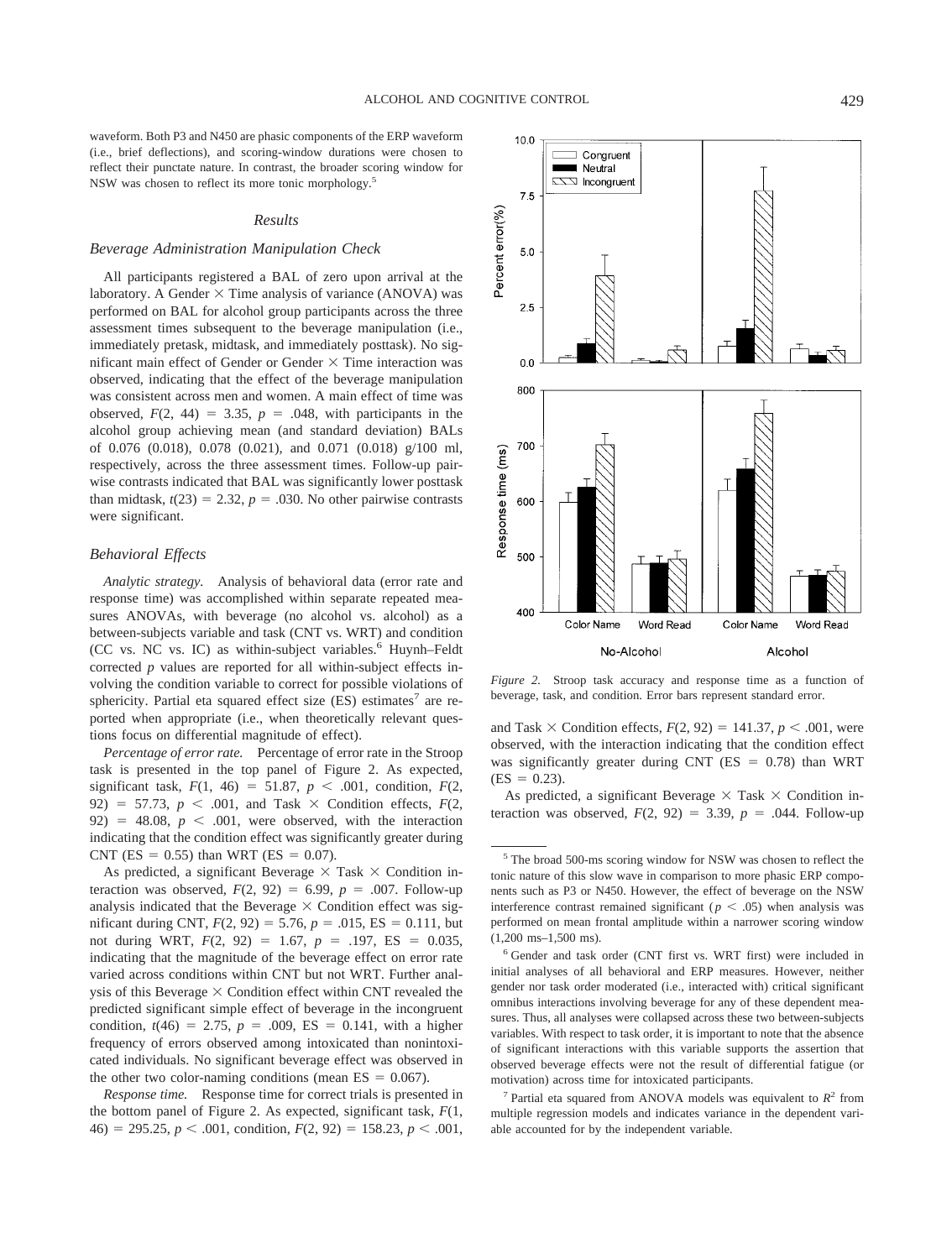| Beverage<br>group                | P3 magnitude $(\mu \text{volts})$ |                   |                   |                   |                   | P3 latency (ms)   |                   |                |                   |                |                   |                |
|----------------------------------|-----------------------------------|-------------------|-------------------|-------------------|-------------------|-------------------|-------------------|----------------|-------------------|----------------|-------------------|----------------|
|                                  | Congruent                         |                   | Neutral           |                   | Incongruent       |                   | Congruent         |                | Neutral           |                | Incongruent       |                |
|                                  | M                                 | SD                | M                 | SD                | M                 | SD                | M                 | SD             | M                 | SD             | M                 | SD             |
| No alcohol<br>Alcohol<br>Overall | 7.0<br>7.4<br>7.2                 | 4.0<br>3.3<br>3.6 | 5.6<br>5.2<br>5.4 | 3.8<br>3.2<br>3.5 | 6.5<br>6.4<br>6.5 | 3.6<br>3.7<br>3.6 | 332<br>367<br>349 | 60<br>75<br>70 | 368<br>366<br>367 | 85<br>97<br>90 | 342<br>349<br>345 | 52<br>86<br>70 |

Table 2 *P3 Magnitude and Latency by Beverage Group*

analysis indicated that the Beverage  $\times$  Condition effect was significant during CNT,  $F(2, 92) = 3.29$ ,  $p = .049$ , ES = 0.067, but not WRT,  $F(2, 92) = 0.03$ ,  $p = .962$ ,  $ES = 0.002$ , indicating that the magnitude of the beverage effect on response time varied across conditions within CNT but not WRT. Further analysis of this Beverage  $\times$  Condition effect within the color-naming task revealed a trend toward the predicted simple effect of beverage in the incongruent condition,  $t(46) = 1.84$ ,  $p = .073$ , ES = 0.068, with slower response times observed among intoxicated than nonintoxicated individuals when naming colors presented on incongruent words. No significant beverage effect was observed in the other two color-naming conditions (mean  $ES = 0.026$ ).

## *ERP Measures*

*Analytic strategy.* Analysis of ERPs (P3 latency and magnitude, N450, and NSW) during the color-naming task was accomplished in separate repeated measures ANOVAs, with beverage (no-alcohol vs. alcohol) as a between-subjects variable and condition (CC vs. NC vs. IC) as a within-subject variable.<sup>8</sup> Huynh– Feldt corrected *p* values are reported for all within-subject effects involving the condition variable. Main effects and interactions involving condition were decomposed into separate Stroop interference (IC vs. NC) and facilitation (CC vs. NC) contrasts.

*Posterior/parietal P3 stimulus evaluation.* Means (and standard deviations) for parietal P3 magnitude and latency are presented in Table 2. A significant condition main effect was observed for P3 magnitude,  $F(2, 92) = 19.73$ ,  $p < .001$ . To follow-up this main effect, it was decomposed into single degree of freedom interference (IC vs. NC) and facilitation (CC vs. NC) contrasts. Both the interference,  $F(1, 92) = 27.64$ ,  $p < .001$ , and the facilitation contrast,  $F(1, 92) = 75.10$ ,  $p < .001$ , were significant, indicating that P3 magnitude was significantly greater during IC ( $M = 6.5$ ,  $SD = 3.6$ ) and CC ( $M = 7.2$ ,  $SD = 3.6$ ) trials relative to NC trials ( $M = 5.4$ ,  $SD = 3.5$ ). No significant main effect or interaction with beverage was observed for P3 magnitude. Moreover, no significant main effects or interactions were observed for P3 latency, with grand-average parietal P3 latency observed at 354-ms poststimulus onset. Thus, P3 analyses indicate that alcohol did not affect either the timing (latency) or the integrity (magnitude) of stimulus encoding and evaluation within the Stroop task.

*Anterior/frontal N450.* The scoring window for the frontal N450 is indicated by the left box over the frontal/anterior ERP waveforms in Figure 1. Consistent with other recent observations of this ERP component, a significant main effect of condition was observed,  $F(2, 92) = 16.81$ ,  $p < .001$ , decomposition of the condition main effect revealed expected significant interference,  $F(1, 92) = 5.37$ ,  $p = .023$ , and facilitation contrasts,  $F(1, 92) = 5.37$ ,  $p = .023$ , and facilitation contrasts,  $F(1, 92) = 5.37$ 92) = 11.86,  $p < .001$ , with N450 increased during incongruent trials  $(M = 0.7, SD = 4.5)$  and decreased during congruent trials  $(M = 3.0, SD = 4.9)$  relative to the neutral condition  $(M = 1.6,$  $SD = 4.8$ ). As indicated previously, both N450 and NSW are negative components, therefore, lower scores represent greater contribution to the ERP waveform.

As predicted, the Beverage  $\times$  Condition interaction was also significant,  $F(2, 92) = 3.28$ ,  $p = .042$ . To further examine this interaction, simple effects tests of beverage were conducted on the magnitude of the interference and facilitation contrasts. As indicated previously in the description of the main effect of condition, N450 is increased during the response conflict engendered by Stroop interference on IC relative to NC trials. However, a significant beverage effect was observed on this interference contrast,  $F(1, 92) = 4.07$ ,  $p = .046$ , which indicated that typical increase in N450 during response conflict on incongruent trials was reduced in intoxicated relative to sober individuals.

In addition, as indicated previously in the description of the main effect of condition, N450 is decreased during CC relative to NC trials. A significant beverage effect was also observed on this facilitation contrast,  $F(1, 92) = 5.65$ ,  $p = .020$ , such that intoxicated participants evidenced smaller N450 magnitude on congruent trials relative to sober individuals, indicating relatively less activation of the evaluative component of cognitive control on these trials when intoxicated.

*Anterior/frontal negative slow wave.* The scoring window for the frontal NSW is depicted by the right box in Figure 1. A significant Beverage  $\times$  Condition interaction was observed,  $F(2)$ ,  $92$ ) = 3.58,  $p = .032$ . To examine this interaction, simple beverage effect tests were conducted on interference and facilitation contrasts. A significant beverage effect was observed on the interference contrast,  $F(1, 92) = 7.03$ ,  $p = .009$ , indicating that the relative size of the NSW for incongruent trials was reduced in intoxicated participants. The beverage effect was not significant for the facilitation contrast.

<sup>8</sup> Analysis of ERP data was limited to the color-naming task for two reasons. First, ERPs were examined to identify potential underlying cognitive deficits responsible for observed behavioral impairment, and no such impairment was exhibited in either sober or intoxicated participants during word reading. More important, the frontal ERP components (N450 and NSW) examined in the current project resulted from cognitive processes specific to the response conflict elicited by the color-naming task. No evidence of these components was observed (or expected) in the ERP waveform when participants performed the word-reading task.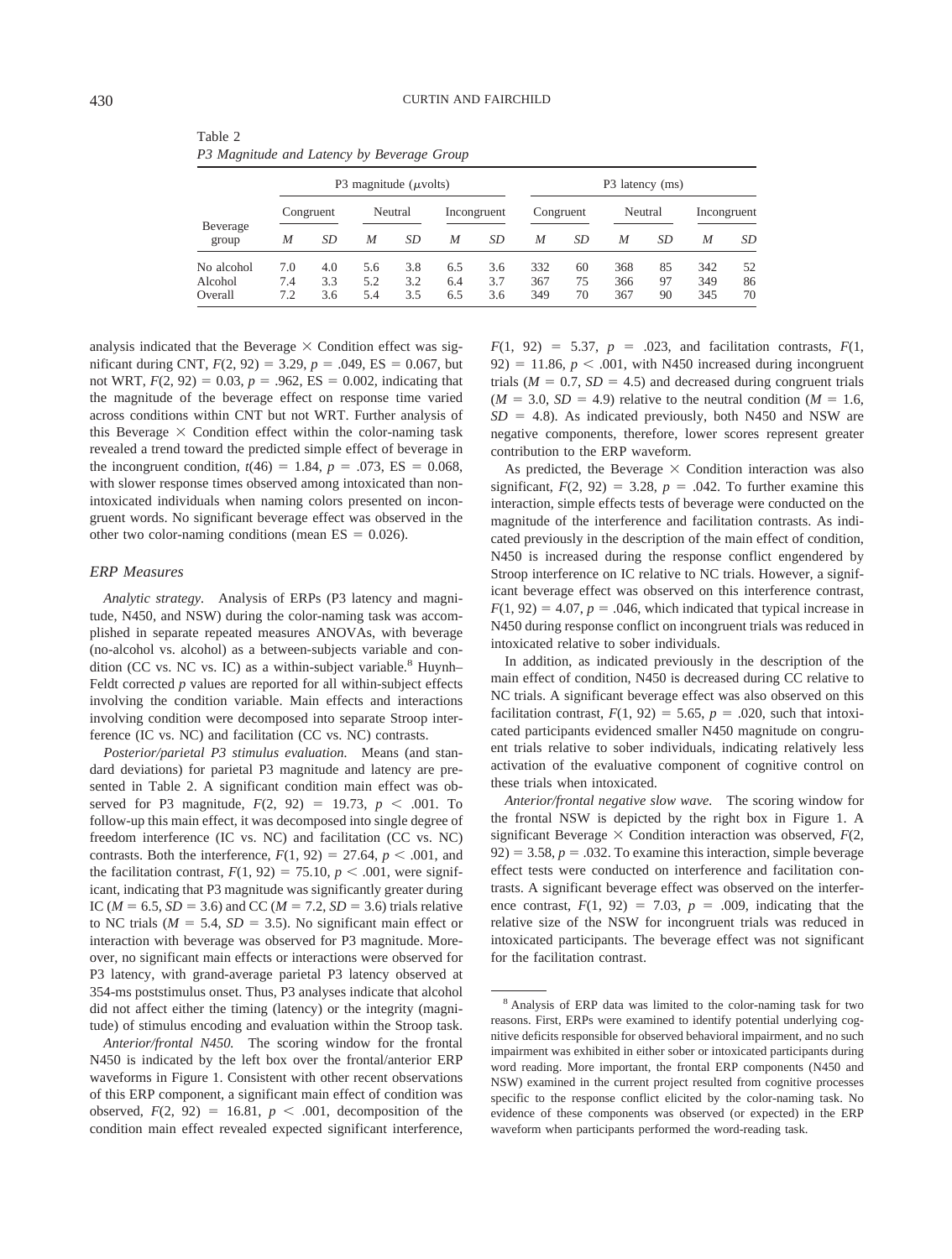## *Discussion*

Participants in both beverage conditions displayed the typical Stroop interference effect, with increased response time and error rates in incongruent color-naming trials. However, the magnitude of the deficits displayed by intoxicated compared with sober participants is most interesting. Specifically, alcohol produced the largest increase in error rate and response time when color naming of incongruent stimuli was required. Intoxicated individuals did not display overall increased error rate and response slowing relative to sober controls. They did not display impairment of the stronger S-R mapped task (i.e., word reading), even when incompatible color information was presented (i.e., incongruent wordreading trials). Moreover, they did not display overall impairment in the execution of the weaker S-R mapped task (i.e., color naming). Instead, intoxicated individuals exhibited a specific deficit in the execution of the weaker S-R mapping only when it conflicted with the more highly trained mapping involved in word reading. Thus, intoxicated participants displayed selective impairment on the trials for which cognitive control was most critical.

In addition to establishing the specificity of the alcohol-induced dysregulation of behavior, the measurement of ERPs allowed for more direct examination of the underlying cognitive deficits responsible for this impaired behavior. ERP indices that tap function of the posterior and anterior attentional systems (Posner & Di-Girolamo, 1998) required for adaptive performance of the Stroop task were measured and analyzed. Specifically, parietal P3 magnitude and latency provided an assessment of the integrity and timing of initial Stroop stimulus encoding and evaluation processes that were dependent on the posterior attention system. Subsequent to the completion of stimulus evaluation, frontal phasic N450 and tonic NSW provided an assessment of two important components of the anterior attentional system (i.e., evaluative and regulative components of cognitive control, respectively) that are necessary for adaptive behavior during response conflict.

Alcohol intoxication did not affect either the magnitude or the latency of parietal P3 during the Stroop color-naming task. Intoxicated participants displayed robust P3 magnitude to color words, which indicates that they were able to extract script-color information from Stroop stimuli in all conditions, including incongruent trials. Grand-average peak P3 latency across beverage and colornaming conditions was observed at 354-ms poststimulus onset, serving as a marker for the completion of the stimulus encoding and evaluation processes. Analysis of P3 latency suggested no delay in execution of these processes in intoxicated participants. Thus, it appears that the behavioral deficits during incongruent color-naming trials when participants were intoxicated were not the result of a delay in or a failure to adequately encode and evaluate the script color.

In addition to parietal P3, two components of the frontal ERP waveform during Stroop task performance, N450 and NSW, were also examined. Current results and other recent empirical studies reviewed earlier strongly suggest that N450 covaries with the neural signal that response conflict has been detected and cognitive control is required. In essence, this phasic ERP component appears sensitive to the signal to switch from an automatic processing strategy and bring online more controlled, executive attentional processes to aid response selection and execution. In addition to the previously reviewed evidence about its sensitivity to Stroop condition, and its possible generation in ACC, the latency of the N450 in the current project suggests that it co-occurs with the detection of response conflict and is observed subsequent to the completion of initial stimulus evaluation (as indicated by parietal P3) and prior to the detection of behavioral response (mean verbal response for Stoop conditions varied from 609 ms to 730 ms for congruent and incongruent trials, respectively).

Available evidence suggests that the tonic NSW can serve as a neuroelectric marker of the activation of regulative cognitive control strategies that allow representations of task instructions and the current context in working memory to bias processing in favor of behavior that is most adaptive in this context. Research reviewed earlier indicated that NSW is sensitive to Stroop condition, and its topography suggests a generator in the prefrontal cortex, a neural structure implicated in working memory function. Moreover, the relatively tonic nature of NSW is expected because information such as task instructions must be maintained in working memory over an extended period of time. Its timing, subsequent to detection of response conflict, also fits with a process that is proposed to aid response selection across trials in situations in which stimulus-driven automatic processing based solely on the strength of S-R mappings is not adequate for adaptive behavioral response.

Alcohol significantly reduced the magnitude of both N450 and NSW. With respect to N450, qualitative examination of intoxicated individuals' ERP waveforms failed to reveal any evidence of this phasic (i.e., brief deflection) neuroelectric signal, which covaries with detection of response conflict and results in recruitment of controlled-processing regulative control strategies for adaptive resolution of this conflict. Furthermore, the NSW observed on incongruent color-naming stimuli in sober participants was also significantly attenuated in participants who received alcohol, suggesting a reduced contribution of regulative control strategies to intoxicated participants' task performance. Regulative cognitive control is required to bias processing in favor of adaptive response based on the current context. Within the framework provided by basic cognitive control research, observations of alcohol's effect on these frontal ERP components suggest a parsimonious account of the cognitive mechanism underlying the observed behavior impairment. Because of deficient cognitive control processes resulting from alcohol intoxication, individuals who received alcohol had specific difficulty performing the Stroop task in the condition in which cognitive control was critical; that is, when execution of a weaker S-R mapping that conflicts with a relatively stronger S-R mapping is required. These cognitive control deficits suggest that across situations, intoxicated performance will be stimulus driven, with the context-independent strength of S-R association controlling behavior, regardless of whether that strongest mapped response is consistent with current goals.

#### *Limitations and Future Directions*

*Pharmacology versus expectancy.* Interpretations such as those provided in the preceding paragraphs imply a largely neuropharmacological account of the mechanisms through which alcohol affects cognitive control and behavior. However, because the current study did not include a placebo group, we cannot entirely rule out alcohol expectancy as a potential cause of the observed beverage group differences. In our view, it appears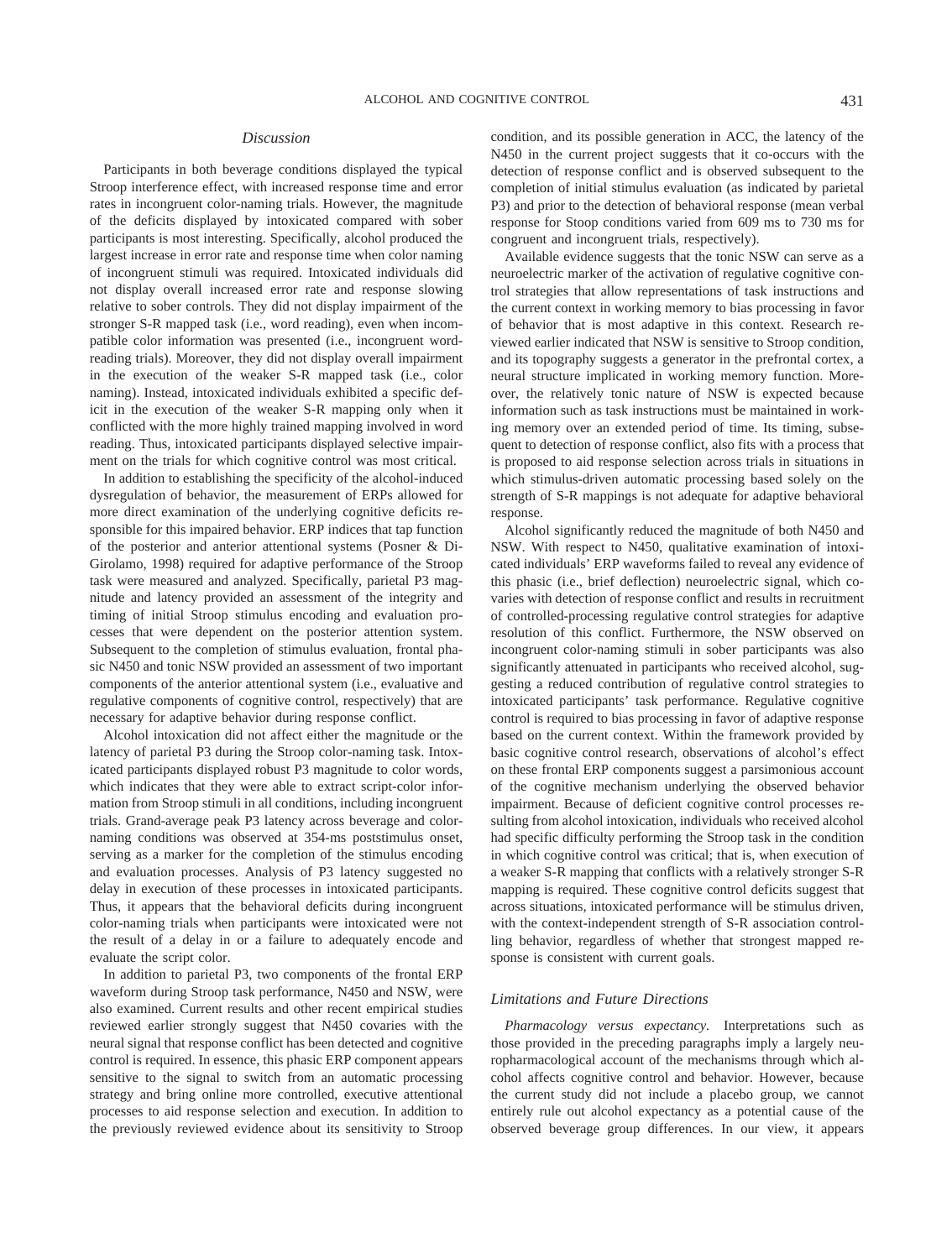unlikely that alcohol expectancy would have produced the observed patterns of differential task performance and brain electrophysiology across tasks and conditions, but expectancy effects can produce complex patterns of responding in behavioral tasks (e.g., Linnoila, Stapleton, Lister, Guthrie, & Eckardt, 1986). For example, the expectancy that alcohol will slow responding has led to compensatory speeding of response time at the cost of decreased task accuracy in previous investigations (e.g., Linnoila et al., 1986; Mitchell, 1985). However, response time and task accuracy data from the current study do not support the notion of a speed– accuracy trade-off, even if we allow that intoxicated participants tried to compensate for a highly specific expectancy that alcohol would only slow performance on incongruent color-naming trials. Alcohol group participants displayed decreased task accuracy even as their response time slowed in the critical incongruent colornaming condition. Similarly, the selective effects of alcohol on ERP indices of processes related to response selection (N450 and NSW), but not stimulus evaluation (i.e., P3), are difficult to explain by expectancy set. Regardless, future research in this area should use an additional placebo control group to provide more definitive support for the pharmacological explanation offered here.

*Response conflict.* Results from the current project provide additional evidence that intoxicated individuals have difficulty with adaptive resolution of response conflict. However, many important questions about the types of conflict that are sensitive to alcohol effects remain. For example, conflict potentially exists at two stages in the processing stream for incongruent stimuli in the Stroop paradigm (Kornblum, Hasbroucq, & Osman, 1990; Zhang, Zhang, & Kornblum, 1999). First, there is early stimulus evaluation conflict at the sensory processing stage, which requires the individual to encode simultaneously script color and incompatible word-meaning information. Subsequent to stimulus encoding and evaluation, response conflict emerges when script-color and wordmeaning inputs concurrently activate incompatible response outputs. ERP results from the current study provide initial evidence that early sensory processing stages may remain intact despite stimulus evaluation conflict, with sizable deficits in performance resulting instead from later response conflict at the response selection stage. Future research involving direct manipulation is needed to systematically examine the conflict construct across the various stages of processing and the impact of acute alcohol intoxication on conflict in this processing stream.

It is also worthwhile to consider whether the cognitive mechanisms that control behavior in the presence of behavioral response conflict can also account for alterations in emotional response. First, it is important to note that much of the real-world "behavioral conflict" that has been observed to be altered by alcohol (e.g., aggression and sexual behavior) involves emotional and motivational components that may not have been well represented in the more "cognitive" conflict engendered by Stroop interference. Interestingly, research reviews (Cappell & Greeley, 1987; Greeley & Oei, 1999) on alcohol's effect on emotion have concluded that support for the tension-reducing effects of alcohol is most consistently obtained in studies that examine affective response within approach–avoidance conflict paradigms that simultaneously activate competing appetitive and aversive motivations systems. In fact, Brown and colleagues have generated experimental evidence in animals that suggests that alcohol selectively reduces the weaker motivational drive in these affective conflict paradigms (Brown, Mansfield, & Skurdal, 1980). Moreover, recent theory and research with humans have suggested that alterations in emotional response evident during intoxication may be mediated by alcoholinduced impairments in attentional processes (Curtin et al., 1998; Curtin et al., 2001; A. Lang, Patrick, & Stritzke, 1999; Steele & Josephs, 1988). If neural structures responsible for cognitive control of behavior are also recruited to address conflict between primary motivational–emotion systems (Gray & McNaughton, 2000; P. Lang, Bradley & Cuthbert, 1997), then alcohol-induced deficits in this anterior executive attentional system may underlie both behavioral and emotional consequences of alcohol use. Consistent with this, recent neuroscience evidence suggests that ACC may be divided into subregions that respond differentially to cognitive versus emotional inputs (Bush, Luu, & Posner, 2000).

*Attention.* Current ERP results suggest the construct of attention, as utilized in theories such as the alcohol myopia model, needs to be updated to incorporate recent basic cognitive and cognitive neuroscience research. Specifically, the contrast of robust P3 magnitude and latency with reduced N450 and NSW for incongruent color-naming trials when intoxicated suggests the need for revision of the singular attention construct. Theory and data that suggest attention is not a unitary construct have existed for many years (Navon & Gopher, 1979; Wickens, 1984). Moreover, current cognitive neuroscience research draws important distinctions between the attentional functions of the posterior sensory orienting system and the anterior executive system responsible for cognitive control, with further distinctions possible among subcomponents of the executive attention system (e.g., evaluative vs. regulative cognitive control). ERP results from the current study suggest that intoxicated dysregulated behavior does not result from a failure to attend to and encode information within the environment (i.e., deficit in posterior sensory orienting), but instead from a disruption of cognitive control within the anterior executive attention system. By anchoring theorizing about the cognitive mechanisms responsible for alcohol effects to current cognitive neuroscience research, researchers can achieve a greater level of specificity about the cognitive processes that are disrupted, the neural systems underlying these effects, and the likely behavioral–emotional consequences of this cognitive impairment. Moreover, researchers can benefit from the rapid advances in cognitive neuroscience resulting from new technologies for noninvasive investigation of brain function (D'Esposito, Zarahn, & Aguirre, 1999).

*Specific components of cognitive control.* Current cognitive neuroscience theories distinguish between at least two important components of cognitive control: (a) an evaluative component, responsible for monitoring the need for control and signaling when adjustments in control are necessary, and (b) a regulative component, responsible for activation and implementation of controlrelated processes. The current project measured two ERP indices—N450 and NSW—that recent research has suggested covary with the evaluative and regulative components of cognitive control, respectively. Alcohol attenuated both of these ERP components, suggesting that impairment in both evaluative and regulative cognitive control may underlay the behavioral deficits observed among intoxicated participants in incongruent color-naming trials. However, activation of regulative control processes in the current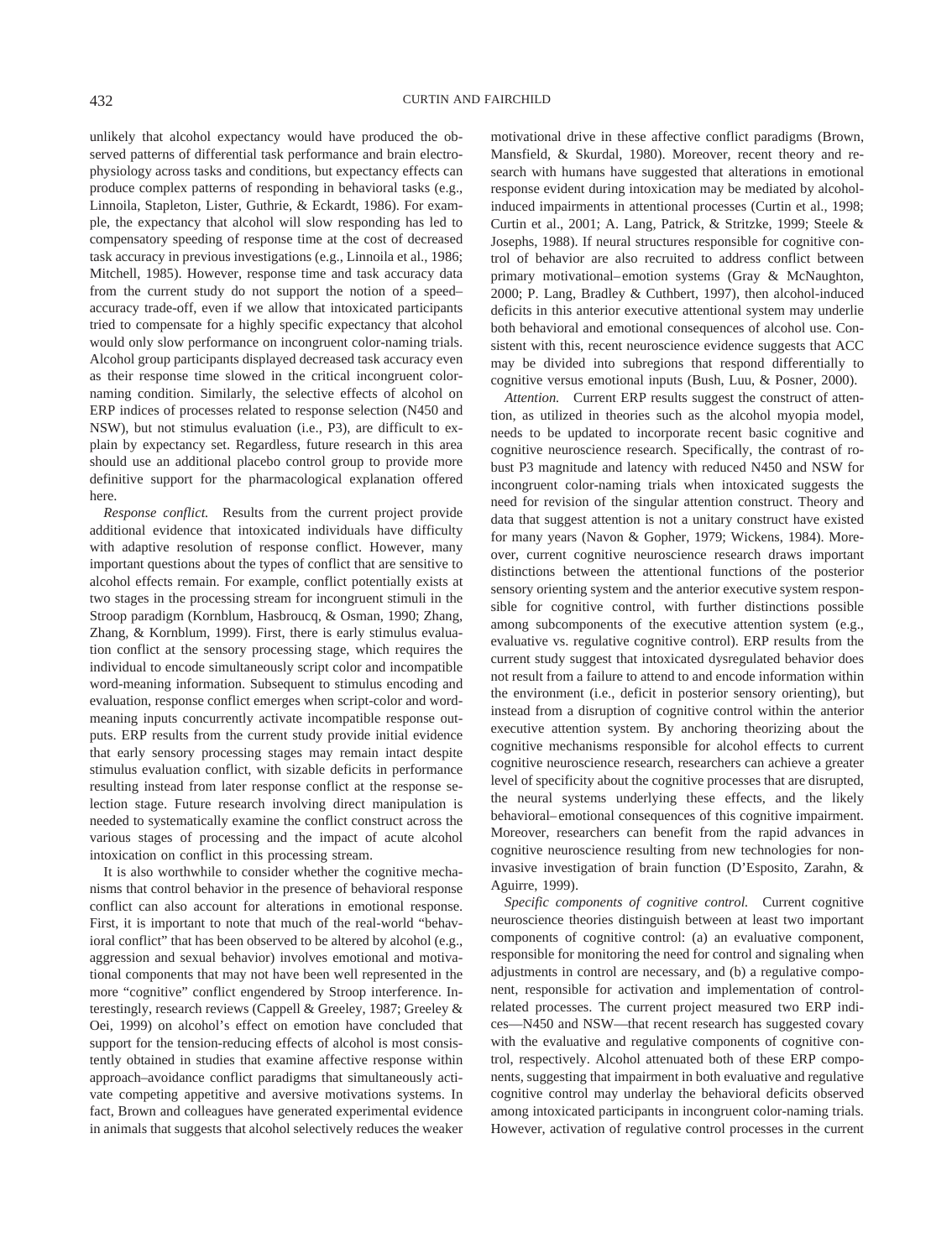paradigm required intact evaluative processes. Thus, these two components were inextricably linked in the current paradigm.

To disentangle alcohol's effect on these two components of cognitive control, future research must utilize experimental paradigms in which the relative contribution of one (or both) of these components can be independently manipulated. Such paradigms have already been developed and utilized in basic research on cognitive control and are readily available to advance researchers' understanding of the specificity of alcohol's effect on individual components of cognitive control (Carter et al., 2000; MacDonald et al., 2000). In addition, future research should examine the specificity of alcohol effects by using other electrophysiological indices with well-established neural generators in structures associated with cognitive control processes (e.g., error-related negativity; Gehring, Goss, Coles, Meyer, & Donchin, 1993). Use of ERP measures with well-validated neural sources will reduce some of the inherent circularity involved in validating an ERP index through its association with behavioral effects, and subsequently, this ERP component will be used to explain beverage effects on behavior. Moreover, research that more directly examines alcohol's effects on neural structures implicated in cognitive control can provide relatively independent and convergent tests of the those offered here.

*Individual differences.* Sample size and sample composition in the current study preclude potentially interesting examination of individual differences in the cognitive mechanisms highlighted in this project. In other research, for example, individual differences in baseline executive cognitive function (Finn et al., 1999; Giancola, 2000) have been identified as an important moderator of alcohol's effect on various forms of behavioral dysregulation. Similarly, individual differences in the sensitivity of these neural cognitive control systems to alcohol may underlie variation in one motivational pathway leading to the development of alcohol use disorders (Pihl & Peterson, 1995). Future research examining cognitive control processes should systematically sample for heterogeneity on individual differences such as family history of alcoholism, baseline cognitive control function, and disinhibitory personality traits to account for variance in the behavioral effects of alcohol and to advance understanding about the role of these mechanisms in the etiology and maintenance of alcohol use disorders (Sher, Trull, Bartholow, & Vieth, 1999).

#### *Summary*

Alcohol intoxication selectively disrupted execution of a relatively weak S-R mapped behavior (color naming) only when it conflicted with a more strongly mapped response (word reading) in the Stroop task. Robust P3 magnitude and latency across beverage groups indicated that alcohol did not interfere with encoding and evaluation of color information. Instead, reduced N450 and NSW among intoxicated participants suggested that their behavioral impairment resulted from failure in cognitive control function necessary to adaptively resolve response conflict. Thus, intoxicated individuals' behavior was stimulus driven rather then influenced by top-down cognitive control that serves to bias processing in favor of task/goal-relevant responses. In general, such stimulusdriven responding will produce inappropriate behavior in situations characterized by response conflict in which adaptive resolution of this conflict requires execution of relatively weaker S-R mapped behavior. Results from the current study demonstrate the utility of incorporating current theory and methods from cognitive neuroscience research when theorizing about mechanisms for intoxicated behavior. Moreover, the results may have important implications for understanding mechanisms underlying the etiology and maintenance of alcohol use disorders. To the degree that drinking behavior is a motivationally prepotent and well-learned response for individuals with alcohol use disorders, and drinking contexts often involve conflict for the dependent user (Breiner, Stritzke, & Lang, 1999), deficits in cognitive control that result from chronic use or that represent premorbid individual differences may interfere with the ability to inhibit drinking behavior in favor of more adaptive alternative responses. Finally, as researchers' understanding of alcohol's effects on these cognitive mechanisms advance, alcohol challenge paradigms may offer experimental psychopathologists an attractive laboratory analogue model to directly manipulate cognitive control processes in order to examine the contribution of these processes to externalizing disorders and other forms of psychopathology (Fillmore & Vogel-Sprott, 1999; Krueger et al., 2002; Patrick & Lang, 1999).

#### References

- Bench, C. J., Frith, C. D., Grasby, P. M., & Friston, K. J. (1993). Investigations of the functional anatomy of attention using the Stroop test. *Neuropsychologia, 31,* 907–922.
- Botvinick, M. M., Braver, T. S., Barch, D. M., Carter, C. S., & Cohen, J. D. (2001). Conflict monitoring and cognitive control. *Psychological Review, 108,* 624–652.
- Botvinick, M., Nystrom, L. E., Fissell, K., Carter, C. S., & Cohen, J. D. (1999). Conflict monitoring versus selection-for-action in anterior cingulate cortex. *Nature, 402,* 179–181.
- Braver, T. S., Barch, D. M., & Cohen, J. D. (1999). Cognition and control in schizophrenia: A computational model of dopamine and prefrontal function. *Biological Psychiatry, 46,* 312–328.
- Breiner, M. J., Stritzke, W. G. K., & Lang, A. R. (1999). Approaching avoidance: A step essential to the understanding of craving. *Alcohol Research and Health, 23,* 197–206.
- Brown, J. S., Mansfield, J. G., & Skurdal, A. J. (1980). An interference– reduction theory of the effects of ethanol on conflict behavior. *Physiological Psychology, 8,* 423–432.
- Burian, S. E., Liguori, A., & Robinson, J. H. (2002). Effects of alcohol on risk-taking during simulated driving. *Human Psychopharmacology Clinical and Experimental, 17,* 141–150.
- Bush, G., Frazier, J. A., Rauch, S. L., Seidman, L. J., Whalen, P. J., Jenike, M. A., et al. (1999). Anterior cingulate cortex dysfunction in attentiondeficit/hyperactivity disorder revealed by *f*MRI and the Counting Stroop. *Biological Psychiatry, 45,* 1542–1552.
- Bush, G., Luu, P., & Posner, M. I. (2000). Cognitive and emotional influences in anterior cingulate cortex. *Trends in Cognitive Sciences, 4,* 215–222.
- Bushman, B. J., & Cooper, H. M. (1990). Effects of alcohol on human aggression: An integrative research review. *Psychological Bulletin, 107,* 341–354.
- Cappell, H., & Greeley, J. (1987). Alcohol and tension reduction: An update on research and theory. In H. Blane & K. Leonard (Eds.), *Psychological theories of drinking and alcoholism* (pp. 15–54). New York: Guilford Press.
- Carter, C. S., Botvinick, M. M., & Cohen, J. D. (1999). The contribution of the anterior cingulate cortex to executive processes in cognition. *Reviews in the Neurosciences, 10,* 49–57.
- Carter, C. S., Macdonald, A. M., Botvinick, M., Ross, L. L., Stenger, V. A.,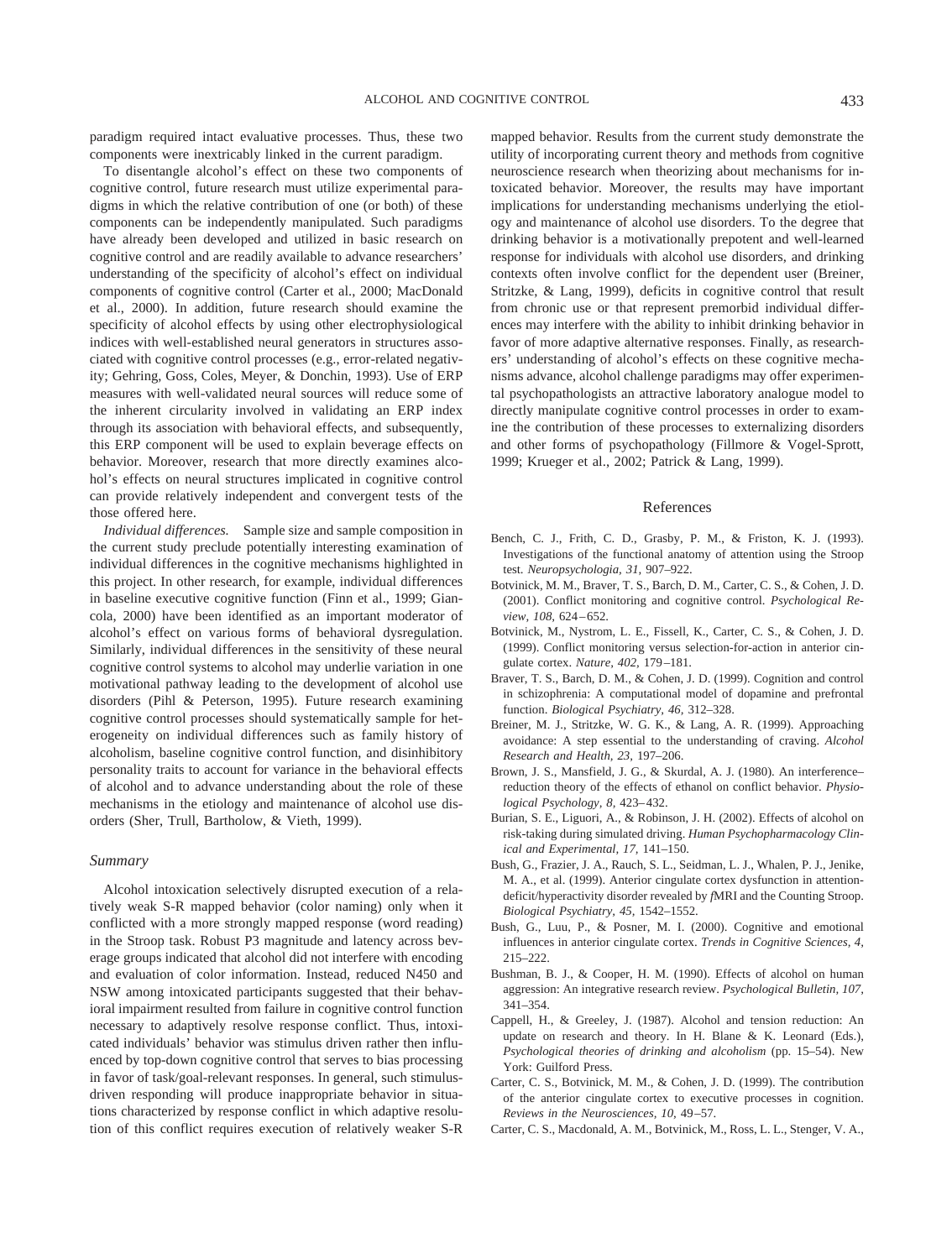Noll, D., & Cohen, J. D. (2000). Parsing executive processes: Strategic vs. evaluative functions of the anterior cingulate cortex. *Proceedings of the National Academy of Sciences of the United States of America, 97,* 1944–1948.

- Carter, C. S., Mintun, M., & Cohen, J. (1995). Interference and facilitation effects during selective attention: An H215O PET study of Stroop task performance. *Neuroimage, 2,* 264–272.
- Carter, C. S., Mintun, M., Nichols, T., & Cohen, J. D. (1997). Anterior cingulate gyrus dysfunction and selective attention deficits in schizophrenia: [<sup>15</sup>O]H<sub>2</sub>O PET study during single-trial Stroop task performance. *American Journal of Psychiatry, 154,* 1670–1675.
- Casbon, T. C., Curtin, J. J., Lang, A. R., & Patrick, C. J. (in press). Deleterious effects of alcohol intoxication: Diminished cognitive control and its behavioral consequences. *Journal of Abnormal Psycyhology.*
- Caudill, B. D., Wilson, G. T., & Abrams, D. B. (1987). Alcohol and self-disclosure: Analyses of interpersonal behavior in male and female social drinkers. *Journal of Studies on Alcohol, 48,* 401–409.
- Cohen, J. D., Dunbar, K., & McClelland, J. L. (1990). On the control of automatic processes: A parallel distributed processing account of the Stroop effect. *Psychological Review, 97,* 332–361.
- Curtin, J. J. (2000). [BAL calculator]. *Unpublished computer program.*
- Curtin, J. J., Lang, A. R., Patrick, C. J., & Stritzke, W. G. K. (1998). Alcohol and fear-potentiated startle: The role of competing cognitive demands in the stress-reducing effects of intoxication. *Journal of Abnormal Psychology, 107,* 547–565.
- Curtin, J. J., Patrick, C. J., Lang, A. R., Cacioppo, J. T., & Birbaumer, N. (2001). Alcohol affects emotion through cognition. *Psychological Science, 12,* 527–531.
- D'Esposito, M., Zarahn, E., & Aguirre, G. K. (1999). Event-related functional MRI: Implications for cognitive psychology. *Psychological Bulletin, 125,* 155–164.
- Donchin, E. (1981). Surprise . . . Surprise? *Psychophysiology, 18,* 493– 513.
- Duncan-Johnson, C. C. (1981). P300 latency: A new metric of information processing. *Psychophysiology, 18,* 207–215.
- Duncan-Johnson, C. C., & Donchin, E. (1982). The P300 component of the event-related brain potential as an index of information processing. *Biological Psychology, 14,* 1–52.
- Duncan-Johnson, C. C., & Kopell, B. S. (1981). The Stroop effect: Brain potentials localize the source of interference. *Science, 214,* 938–940.
- Fabiani, M., Gratton, G., & Coles, M. G. H. (2000). Event related brain potentials. In J. T. Cacioppo, L. G. Tassinary, & G. G. Berntson (Eds.), *Handbook of psychophysiology* (2nd ed., pp. 53–84). New York: Cambridge University Press.
- Fillmore, M. T., Dixon, M. J., & Schweizer, T. A. (1999). Alcohol affects processing of ignored stimuli in a negative priming paradigm. *Journal of Studies on Alcohol, 61,* 571–578.
- Fillmore, M. T., & Vogel-Sprott, M. (1999). An alcohol model of impaired inhibitory control and its treatment in humans. *Experimental and Clinical Psychopharmacology, 7,* 49–55.
- Fillmore, M. T., & Vogel-Sprott, M. (2000). Response inhibition under alcohol: Effects of cognitive and motivational conflict. *Journal of Studies on Alcohol, 61,* 239–246.
- Finn, P. R., Justus, A., Mazas, C., & Steinmetz, J. E. (1999). Working memory, executive processes and the effects of alcohol on Go/No-Go learning: Testing a model of behavioral regulation and impulsivity. *Psychopharmacology, 146,* 465–472.
- Forster, K. I., & Forster, J. C. (2003). DMDX: A Windows display program with millisecond accuracy. *Behavior Research Methods, Instruments, & Computers, 35,* 116–124.
- Gehring, W. J., Goss, B., Coles, M. G., Meyer, D. E., & Donchin, E. (1993). A neural system for error detection and compensation. *Psychological Science, 4,* 385–390.
- George, M. S., Ketter, T. A., Parekh, P. I., Rosinsky, N., Ring, H., &

Casey, B. J. (1994). Regional brain activity when selecting a response despite interference: An H215O PET study of the Stroop and Emotional Stroop. *Human Brain Mapping, 1,* 194–209.

- Giancola, P. (2000). Executive functioning: A conceptual framework for alcohol-related aggression. *Experimental and Clinical Psychopharmacology, 8,* 576–597.
- Goldman-Rakic, P. S. (1992). Working memory and the mind. *Scientific American, 267,* 110–117.
- Goldman-Rakic, P. S. (1996). The prefrontal landscape: Implications of functional architecture for understanding human mentation and the central executive. *Philosophical Transactions of the Royal Society of London, Series B, 351,* 1445–1453.
- Gray, J. A., & McNaughton, N. (2000). *The neuropsychology of fear and anxiety.* New York: Oxford University Press.
- Greeley, J., & Oei, T. (1999). Alcohol and tension reduction. In K. E. Leonard & H. T. Blane (Eds.), *Psychological theories of drinking and alcoholism* (2nd ed., pp. 14–53). New York: Guilford Press.
- Gustafson, R., & Kallmen, H. (1990a). Alcohol and the compensation hypothesis: A test with cognitive and psychomotor tasks. *Perceptual & Motor Skills, 71,* 1367–1374.
- Gustafson, R., & Kallmen, H. (1990b). Effects of alcohol on cognitive performance measured with Stroop's Color Word Test. *Perceptual & Motor Skills, 71,* 99–105.
- Gustafson, R., & Kallmen, H. (1990c). Effects of alcohol on prolonged cognitive performance measured with Stroop's Color Word Test. *Psychological Reports, 67,* 643–650.
- Ilan, A. B., & Polich, J. (1999). P300 and response time from a manual Stroop task. *Clinical Neurophysiology, 110,* 367.
- Jasper, H. H. (1958). The ten-twenty electrode system of the International Federation. *Electroencephalography and Clinical Neurophysiology, 10,* 371–375.
- Johnson, R., Jr. (1988). The amplitude of the P300 component of the event-related potential: Review and synthesis. In P. K. Ackles, J. R. Jennings, & M. G. H. Coles (Eds.), *Advances in psychophysiology* (Vol. 3, pp. 69–138). Greenwich, CT: JAI Press.
- Jonides, J., Schumacher, E. H., Smith, E. E., & Lauber, E. J. (1997). Verbal working memory load affects regional brain activation as measured by PET. *Journal of Cognitive Neuroscience, 9,* 462–475.
- Josephs, R., & Steele, C. (1990). The two faces of alcohol myopia: Attentional mediation of psychological stress. *Journal of Abnormal Psychology, 99,* 115–126.
- Kornblum, S., Hasbroucq, T., & Osman, A. (1990). Dimensional overlap: Cognitive basis for stimulus–response compatibility: A model and taxonomy. *Psychological Review, 97,* 253–270.
- Krueger, R. F., Hicks, B. M., Patrick, C. J., Carlson, S. R., Iacono, W. G., & McGue, M. (2002). Etiologic connections among substance dependence, antisocial behavior, and personality: Modeling the externalizing spectrum. *Journal of Abnormal Psychology, 111,* 411–424.
- Kutas, M., McCarthy, G., & Donchin, E. (1977). Augmenting mental chronmetry: The P300 as a measure of stimulus evaluation time. *Science, 197,* 792–795.
- Lang, A. R., Patrick, C. J., & Stritzke, W.-G. K. (1999). Alcohol and emotional response: A multidimensional–multilevel analysis. In K. E. Leonard & H. T. Blane (Eds.), *Psychological theories of drinking and alcoholism* (2nd ed., pp. 328–371). New York: Guilford Press.
- Lang, P. J., Bradley, M. M., & Cuthbert, B. N. (1997). Motivated attention: Affect, activation, and action. In P. J. Lang & R. F. Simons (Eds.), *Attention and orienting: Sensory and motivational processes* (pp. 97– 135). Hillsdale, NJ: Erlbaum.
- Leung, H. C., Skudlarski, P., Gatenby, J. C., Peterson, B. S., & Gore, J. C. (2000). An event-related functional MRI study of the Stroop color word interference task. *Cerebral Cortex, 10*(6), 552–560.
- Lewis, E. G., Dustman, R. E., & Beck, E. C. (1969). The effect of alcohol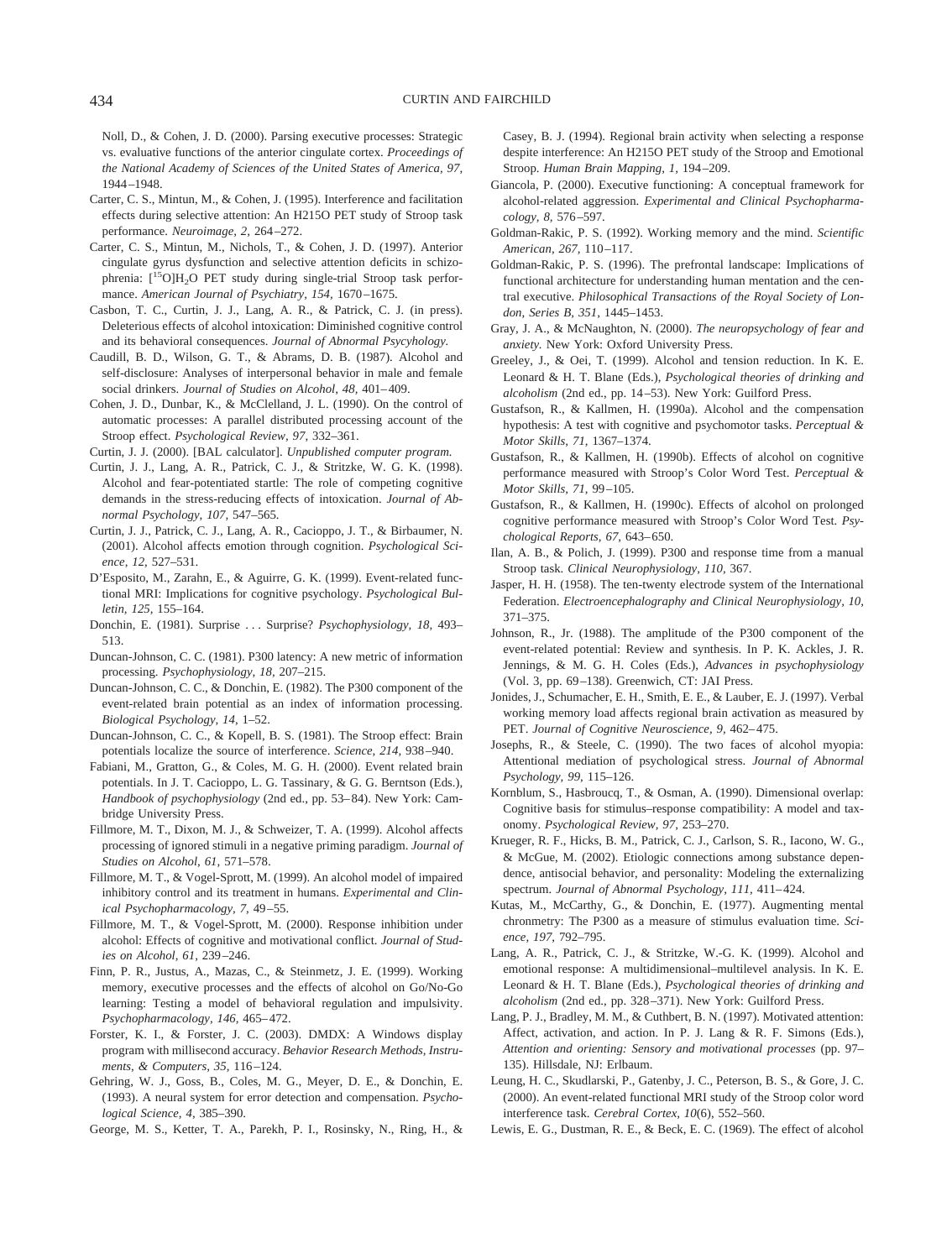on sensory phenomenon and cognitive and motor tasks. *Quarterly Journal of Studies on Alcohol, 30,* 618–633.

- Linnoila, M., Stapleton, J., Lister, R., Guthrie, S., & Eckardt, M. (1986). Effects of alcohol on accident risk. *Pathologist, 40,* 36–41.
- Liotti, M., Woldorff, M. G., Perez, R., & Mayberg, H. S. (2000). An ERP study of the temporal course of the Stroop color–word interference effect. *Neuropsychologia, 38,* 701–711.
- Logan, G. D., & Cowan, W. B. (1984). On the ability to inhibit thought and action: A theory of an act of control. *Psychological Review, 91,* 295– 327.
- MacCleod, C. M. (1991). Half a century of research on the Stroop effect: An integrative review. *Psychological Bulletin, 109,* 163–203.
- MacDonald, A. W., Cohen, J. D., Stenger, V. A., & Carter, C. S. (2000, June 9). Dissociating the role of the dorsolateral prefrontal and anterior cingulate cortex in cognitive control. *Science, 288,* 1835–1838.
- McCarthy, G., & Donchin, E. (1981). A metric for thought: A comparison of P300 latency and reaction time. *Science, 211,* 77–80.
- Mitchell, M. C. (1985). Alcohol-induced impairment of the central nervous system function: Behavioral skills involved in driving. *Journal of Studies on Alcohol* (Suppl. 10), 109–116.
- Morris, A. B., & Albery, I. P. (2001). Alcohol consumption and HIV risk behaviours: Integrating the theories of alcohol myopia and outcomeexpectancies. *Addiction Research and Theory, 9,* 73–86.
- Mulvihill, L. E., Skilling, T. A., & Vogel-Sprott, M. (1997). Alcohol and the ability to inhibit behavior in men and women. *Journal of Studies on Alcohol, 58,* 600–605.
- Navon, D., & Gopher, D. (1979). On the economy of the human-processing system. *Psychological Review, 86,* 214–255.
- Pardo, J. V., Pardo, P., Janer, K. W., & Raichle, M. E. (1990). The anterior cingulate cortex mediates processing selection in the Stroop attentional conflict paradigm. *Proceedings of the National Academy of Sciences, 87,* 256–259.
- Patrick, C. J., & Lang, A. R. (1999). Psychopathic traits and intoxicated states: Affective concomitants and conceptual links. In M. E. Dawson, A. M. Schell, & A. H. Bohmelt (Eds.), *Startle modification: Implications for neuroscience, cognitive science, and clinical science* (pp. 209–230). New York: Cambridge University Press.
- Pihl, R. O., & Peterson, J. B. (1995). Alcoholism: The role of different motivational systems. *Journal of Psychiatry and Neuroscience, 20,* 372–396.
- Posner, M. I. (1995). Attention in cognitive neuroscience: An overview. In M. S. Gazzaniga (Ed.), *The cognitive neurosciences* (pp. 615–624). Cambridge, MA: MIT Press.
- Posner, M. I., & DiGirolamo, G. J. (1998). Executive attention: Conflict, target detection, and cognitive control. In R. Parasuraman (Ed.), *The attentive brain* (pp. 401–423). Cambridge, MA: MIT Press.
- Posner, M. I., & Petersen, S. E. (1990). The attention system of the human brain. *Annual Review of Neuroscience, 13,* 25–42.
- Rebai, M., Bernard, C., & Lannou, J. (1997). The Stroop's test evokes a negative brain potential, the N400. *International Journal of Neuroscience, 91,* 85–94.
- Rohrberg, R. G., & Sousa-Poza, J. F. (1976). Alcohol, field dependence, and dyadic self-disclosure. *Psychological Reports, 39,* 1151–1161.
- Sayette, M. A. (1993). An appraisal–disruption model of alcohol's effects

on stress responses in social drinkers. *Psychological Bulletin, 114,* 459–476.

- Selzer, M. L., Vinokur, A., & van Rooijen, L. (1975). A self-administered Short Michigan Alcoholism Screening Test (SMAST). *Journal of Studies on Alcohol, 36,* 117–126.
- Semlitsch, H. V., Anderer, P., Schuster, P., & Presslich, O. (1986). A solution for reliable and valid reduction of ocular artifacts applied to the P300 ERP. *Psychophysiology, 23,* 695–703.
- Sher, K. J., Trull, T. J., Bartholow, B. D., & Vieth, A. (1999). Personality and alcoholism: Issues, methods, and etiological processes. In K. E. Leonard & H. T. Blane (Eds.), *Psychological theories of drinking and alcoholism: The Guilford substance abuse series* (2nd ed., pp. 54–105). Guilford Press.
- Steele, C. M., Critchlow, B., & Liu, T. J. (1985). Alcohol and social behavior: II. The helpful drunkard. *Journal of Personality and Social Psychology, 48,* 35–46.
- Steele, C., & Josephs, R. (1988). Drinking your troubles away: II. An attention allocation model of alcohol's effect on psychological stress. *Journal of Abnormal Psychology, 97,* 196–205.
- Steele, C., & Josephs, R. (1990). Alcohol myopia: Its prized and dangerous effects. *American Psychologist, 45,* 921–933.
- Steele, C. M., & Southwick, L. (1985). Alcohol and social behavior: I. The psychology of drunken excess. *Journal of Personality and Social Psychology, 48,* 18–34.
- Steele, C. M., Southwick, L., & Pagano, R. (1986). Drinking your troubles away: The role of activity in mediating alcohol's reduction of psychological stress. *Journal of Abnormal Psychology, 95,* 173–180.
- Stroop, J. R. (1935). Studies of interference in serial verbal reactions. *Journal of Experimental Psychology, 18,* 643–662.
- Tarter, R. E., Jones, B. M., Simpson, C. D., & Vega, A. (1971). Effects of task complexity and practice on performance during acute alcohol intoxication. *Perceptual and Motor Skills, 33,* 307–318.
- van Veen, V., & Carter, C. S. (2002). The timing of action-monitoring processes in the anterior cingulate cortex. *Journal of Cognitive Neuroscience, 14,* 593–602.
- Watson, P. E. (1989). Total body water and blood alcohol levels: Updating the fundamentals. In K. Crow & R. Batt (Eds.), *Human metabolism of alcohol: Vol. 1. Pharmacokinetics, medicolegal aspects, and general interest* (pp. 41–58). Boca Raton, FL: CRC Press.
- West, R., & Alain, C. (1999). Event-related neural activity associated with the Stroop task. *Cognitive Brain Research, 8,* 157–164.
- West, R., & Alain, C. (2000a). Age-related decline in inhibitory control contributes to the increased Stroop effect observed in older adults. *Psychophysiology, 37,* 179–189.
- West, R., & Alain, C. (2000b). Effects of task context and fluctuations of attention on neural activity supporting performance of the Stroop task. *Brain Research, 873,* 102–111.
- West, R., & Alain, C. (2000c). Evidence for the transient nature of a neural system supporting goal-directed action. *Cerebral Cortex, 10,* 748–752.
- Wickens, C. D. (1984). Processing resources in attention. In R. Parasuraman & D. R. Davies (Eds.), *Varieties of attention* (pp. 63–102). Orlando, FL: Academic Press.
- Zhang, H., Zhang, J., & Kornblum, S. (1999). A parallel distributed processing model of stimulus–stimulus and stimulus–response compatibility. *Cognitive Psychology, 38,* 386–432.